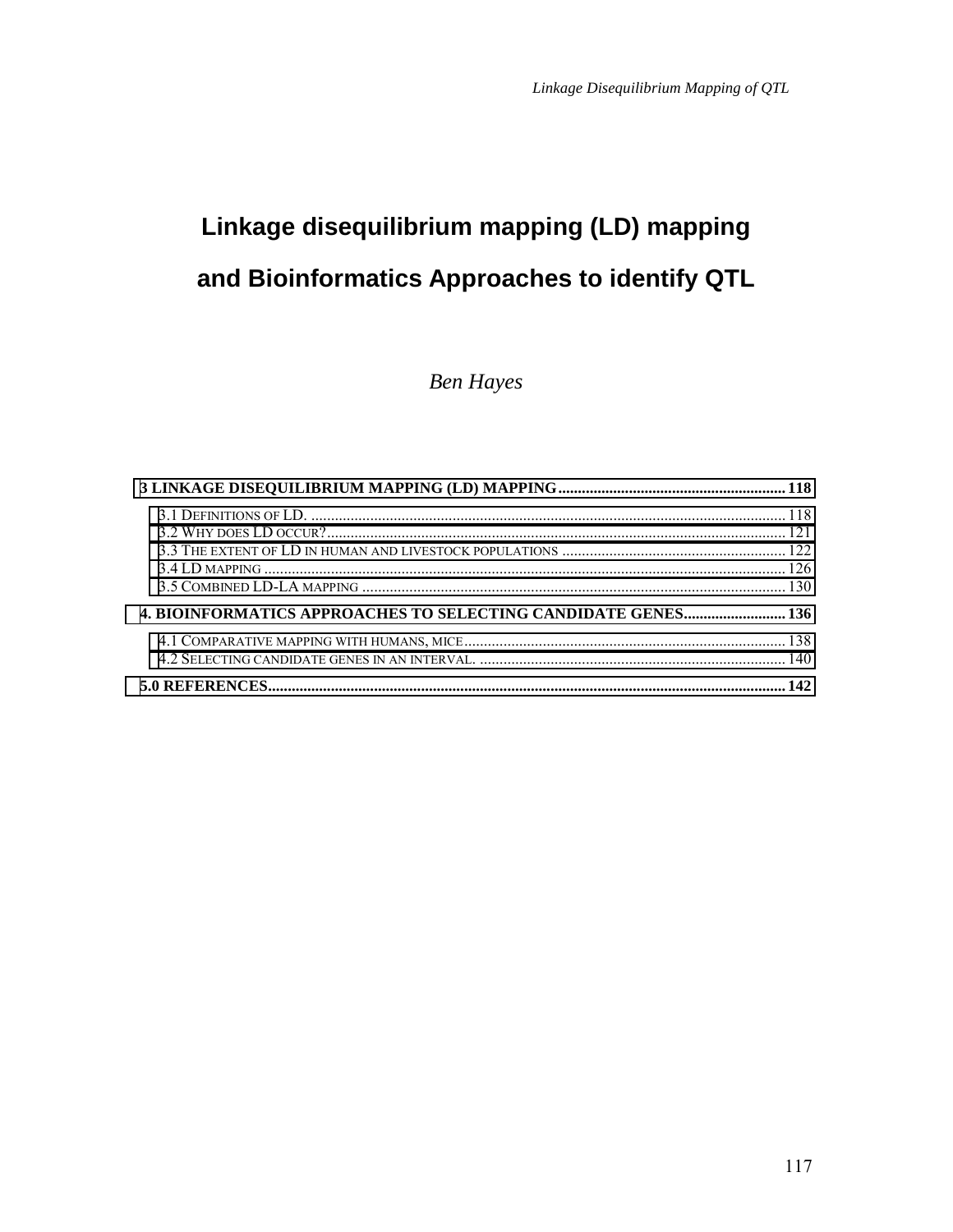#### <span id="page-1-0"></span>**3 Linkage disequilibrium mapping (LD) mapping**

#### **3.1 Definitions of LD.**

The classical definition of linkage disequilibrium refers to the non-random association of alleles between two loci. Consider two markers, A and B, that are on the same chromosome. A has alleles A1 and A2, and B has alleles B1 and B2. Four **haplotypes** of markers are possible A1\_B1, A1\_B2, A2\_B1 and A2\_B2. If the frequencies of alleles A1, A2, B1 and B2 in the population are all 0.5, then we would expect the frequencies of each of the four haplotypes in the population to be 0.25. Any deviation of the haplotype frequencies from 0.25 is **linkage disequilibrium** (LD), ie the genes are not in random association. As an aside, this definition serves to illustrate that the distinction between linkage and linkage disequilibrium mapping is somewhat artificial  $-$  in fact linkage disequilibrium between a marker and a QTL is required if the QTL is to be detected in either sort of analysis. The difference is:

*linkage analysis* only considers the linkage disequilibrium that exists within families, which can extend for 10s of cM, and is broken down by recombination after only a few generations.

*linkage disequilibrium* mapping requires a marker allele or markers alleles to be in LD with a QTL allele across the entire population. To be a property of the whole population, the association must have persisted for a considerable number of generations, so the marker(s) and QTL must therefore be closely linked.

One measure of LD is *D*, calculated as (Hill 1981)

$$
D = freq(A1\_B1)*freq(A2\_B2).freq(A1\_B2)*freq(A2\_B1)
$$

where freq  $(A1\ \text{B1})$  is the frequency of the A1  $\ \text{B1}$  haplotype in the population, and likewise for the other haplotypes. The *D* statistic is very dependent on the frequencies of the individual alleles, and so is not particularly useful for comparing the extent of LD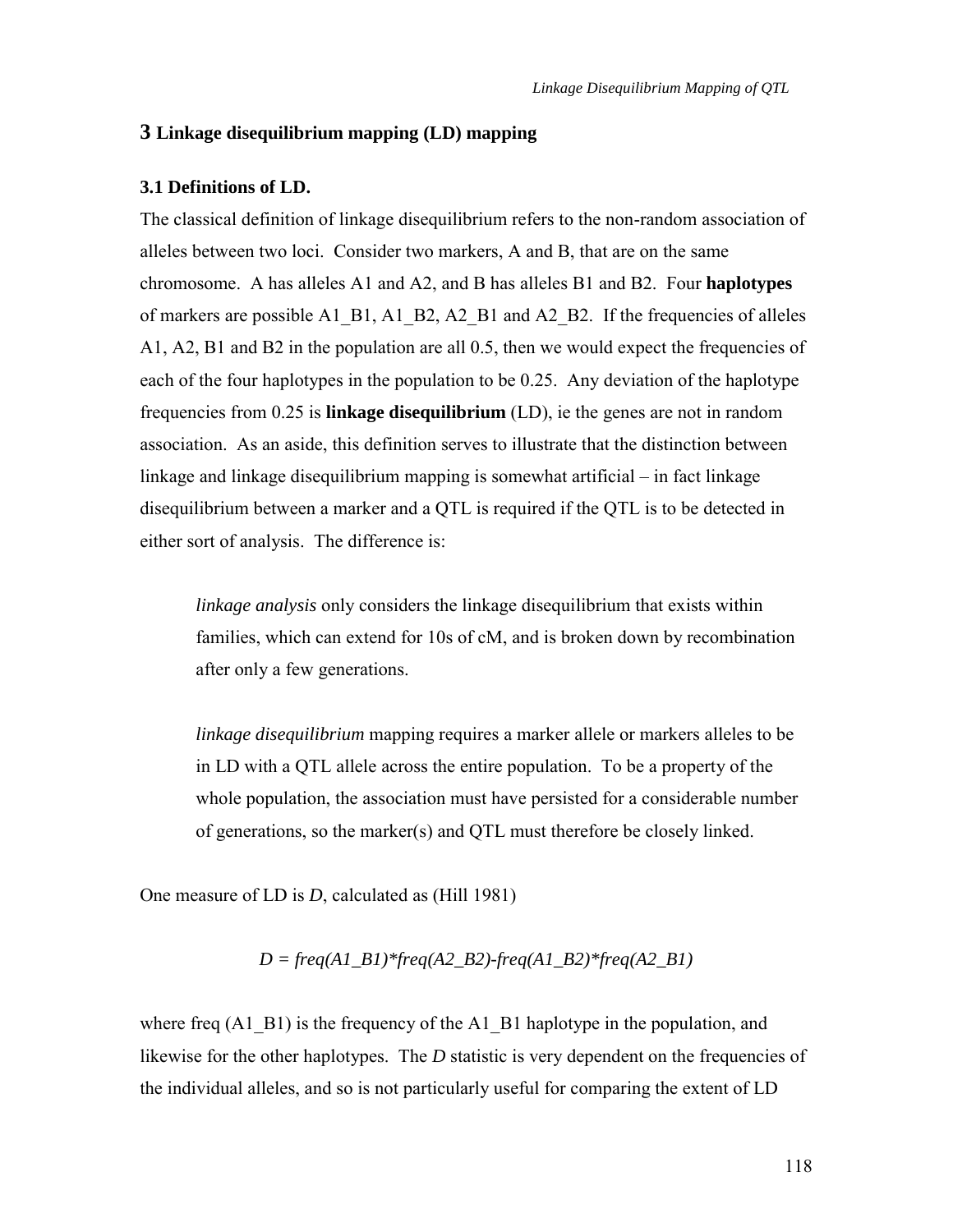among multiple pairs of loci (eg. at different points along the genome). Hill and Robertson (1968) proposed a statistic,  $r^2$ , which was less dependent on allele frequencies,

$$
r^{2} = \frac{D^{2}}{freq(A1)*freq(A2)*freq(B1)*freq(B2)}
$$

Where freq( $A1$ ) is the frequency of the A1 allele in the population, and likewise for the other alleles in the population. The  $r^2$  parameter can also be calculated between two loci with multiple (more than two) alleles, which is usually necessary for microsatellites, as

$$
r^{2} = \sum_{i}^{n} \sum_{j}^{m} \frac{D_{ij}^{2}}{p_{i} p_{j}}
$$

where locus 1 has *n* alleles, locus two has *m* alleles,  $p_i$  is the frequency of allele *i* of locus one,  $p_j$  is the frequency of allele *j* of locus two, and  $D_{ij} = freq_{ij} - freq_i freq_j$ , *freq<sub>ij</sub>* is the frequency of haplotype *ij*, *freqi* is the frequency of allele i of locus one and *freqj* is the frequency of allele *j* of locus two.

These classical definitions of LD, while important and widely used, are not particularly illuminating with respect to the causes of LD, and may also not be especially useful for QTL mapping. For example, statistics such as  $r^2$  consider only two loci at a time, whereas we may wish to calculate the extent of LD across a chromosome segment that contains multiple markers. An alternate multi-locus definition of LD is the **chromosome segment homozygosity** (**CSH**) (Hayes et al. 2003). Consider an ancestral animal many generations ago, with descendants in the current population. Each generation, the ancestor's chromosome is broken down, until only small regions of chromosome which trace back to the common ancestor remain. These chromosome regions are identical by descent (IBD). Figure 3.1 demonstrates this concept.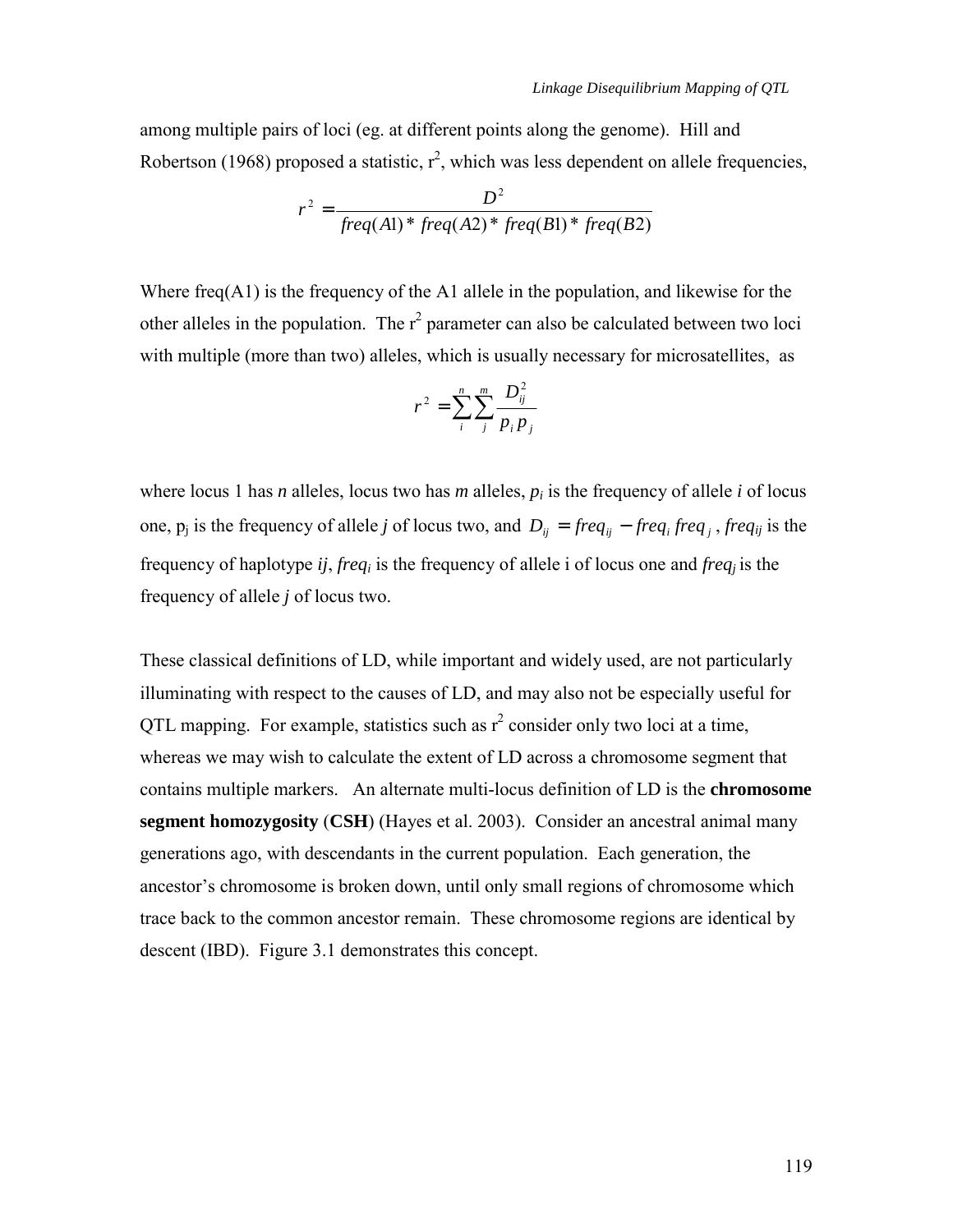

*Figure 3.1 A ancestor many generations ago (1) leaves descendants (2). Each generation, the ancestors chromosome is broken down by recombination, until all that remains in the current generation are small conserved segments of the ancestor's chromosome (3). The chromosome segment homozygosity (CSH) is the probability that two chromosome segments of the same size and location drawn at random from the population are from a common ancestor.* 

The CSH then is the probability that two chromosome segments of the same size and location drawn at random from the population are from a common ancestor (ie IBD), without intervening recombination. CSH is defined for a specific chromosome segment, up to the full length of the chromosome. The CSH cannot be directly observed from marker data but has to be inferred from marker haplotypes for segments of the chromosome. Consider a segment of chromosome with marker locus A at the left hand end of the segment and marker locus B at the other end of the segment (as in the classical definition above). The alleles at A and B define a haplotype. Two such segments are chosen at random from the population. The probability that the two haplotypes are identical by state (IBS) is the haplotype homozygosity (HH). The two haplotypes can be IBS in two ways,

i. The two segments are descended from a common ancestor without intervening recombination, so are identical by descent (IBD), or

ii. the two haplotypes are identical by state but nor IBD The probability of i. is CSH. The probability of ii. is a function of the marker homozygosities, given the segment is not IBD (see Hayes et al. 2003 for details). The probabilities of i. and ii. are added together to give the haplotype homozygosity (HH):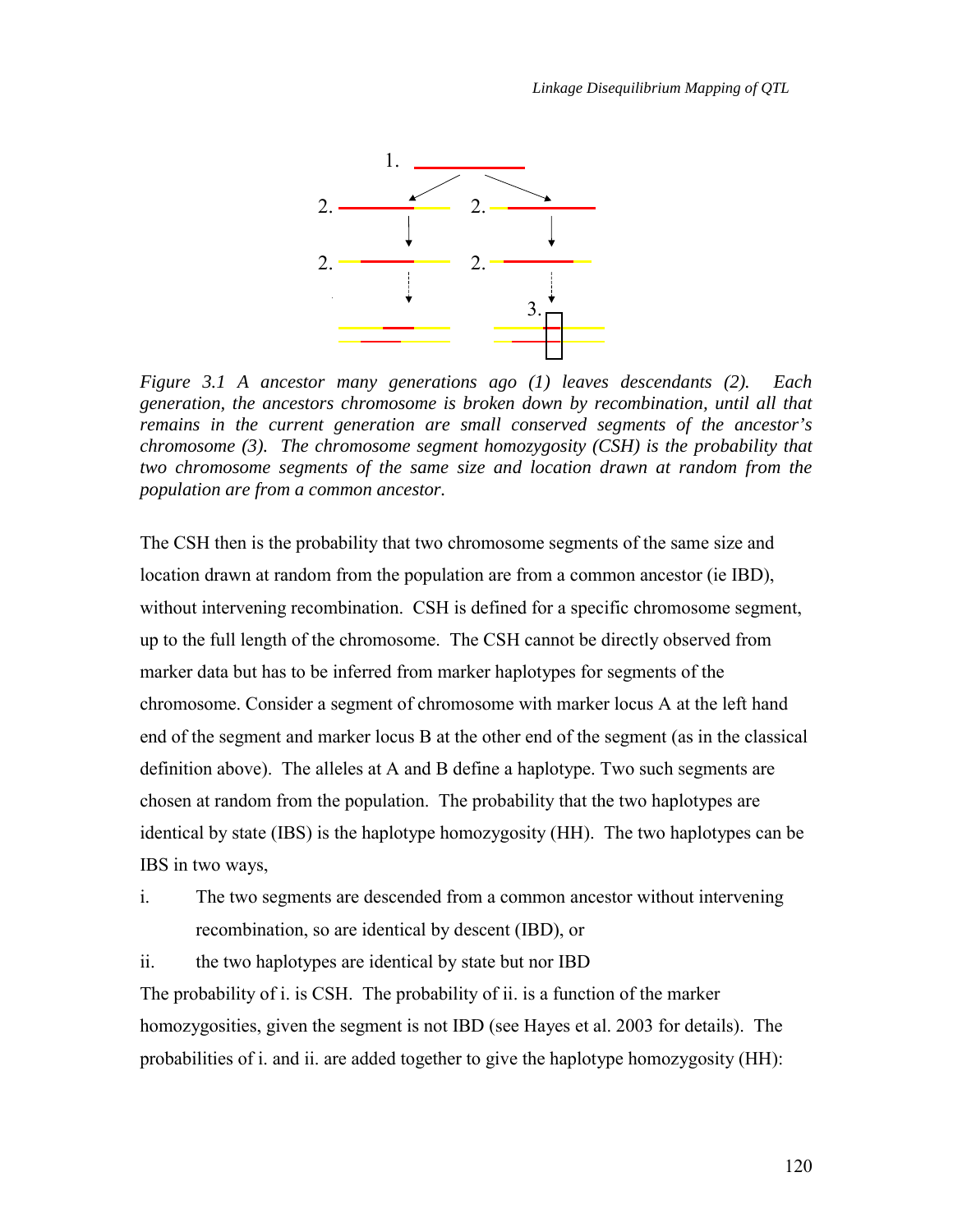$$
HH = CSH + \frac{(Hom_A - CSH)(Hom_B - CSH)}{1 - CSH}
$$

<span id="page-4-0"></span>This equation can be solved for CSH when the haplotype homozygosities and individual marker homozygosities are observed from the data. For more than two markers, the predicted haplotype homozygosity can be calculated in an analogous but more complex manner.

#### **3.2 Why does LD occur?**

LD can be a result of migration, mutation, selection, small finite population size or other genetic events which the population experiences (eg. Lander and Schork 1994). LD can also be created in livestock populations; in an F2 QTL mapping experiment LD is created between marker and QTL alleles by crossing two inbred lines.

In livestock populations, finite population size is generally implicated as the key cause of LD, as effective population sizes for most livestock populations are relatively small. For example, LD due to crossbreeding (migration) is large when crossing inbred lines but small when crossing breeds that do not differ as markedly in gene frequencies, and it disappears after only a limited number of generations (eg. Goddard 1991), and mutations are likely to have occurred many generations ago. While selection is probably a very important cause of LD, it's effect is likely to be localised around specific genes, and so has relatively little effect on the amount of LD 'averaged' over the genome.

#### *3.2.1 Predicting the extent of LD with finite population size*

If we accept finite population size as the key driver of LD in livestock populations, it is possible to derive a simple expectation for the amount of LD for a given size of chromosome segment. This expectation is (Sved 1971)

$$
E(r^2) = 1/(4Nc+1)
$$

where *N* is the finite population size, and *c* is the length of the chromosome segment in Morgans. The CSH has the same expectation (Hayes et al. 2003). This equation predicts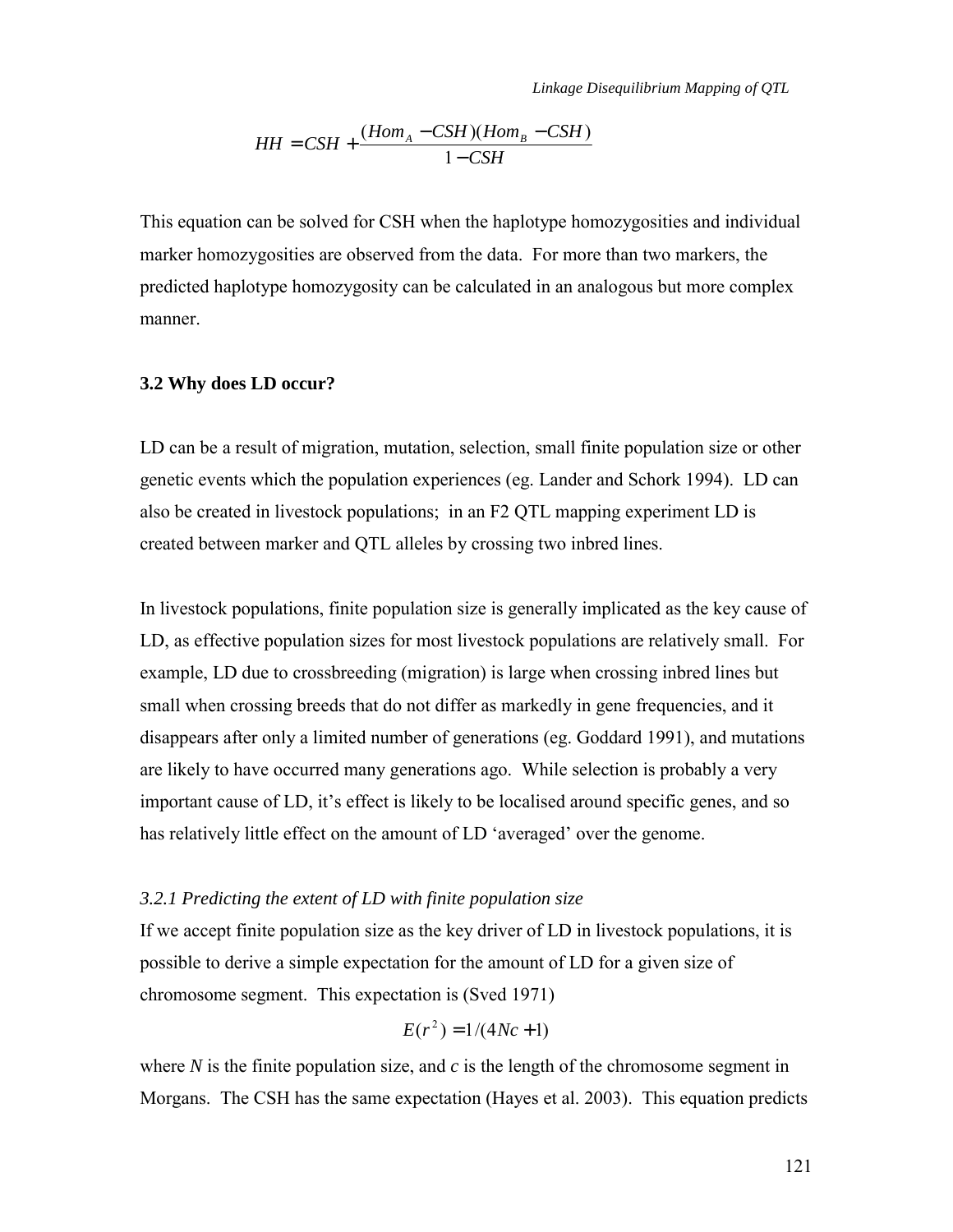<span id="page-5-0"></span>rapid decline in LD as genetic distance increases, and this decrease will be larger with large effective population sizes, Fig. 3.2.



*Figure 3.2. The extent of LD (as measured by chromosome segment homozygosity, CSH) for increasing chromosome segment length, for*  $N_e = 100$  and  $N_e = 1000$ .

# **3.3 The extent of LD in human and livestock populations**

If LD is a predominantly result of finite population size, then the extent of LD should be many times less in humans, where the effective population size is  $\sim 10000$  (Kruglyak 1999), than in livestock, where effective population sizes can be as low as 100 (Riquet et al. 1999). In fact, this is what is observed. Significant LD in humans typically extends less than 5kb (~0.005cM), depending on the population studied (Dunning et al. 200, Reich et al. 2001), while in cattle and sheep, considerable LD can extend up to 5-10 cM (Franir et al. 2000, McRae et al. 2002, Hayes et al. 2003).

As the extent of LD that is observed depends both on recent and historical recombinations, not only the current effective population size, but also the past effective population size are important. Effective population size for livestock species may have been much larger in the past than they are today. For example in dairy cattle the widespread use of artificial insemination and a few elite sires has greatly reduced effective population size in the recent past. In humans, the story is the opposite;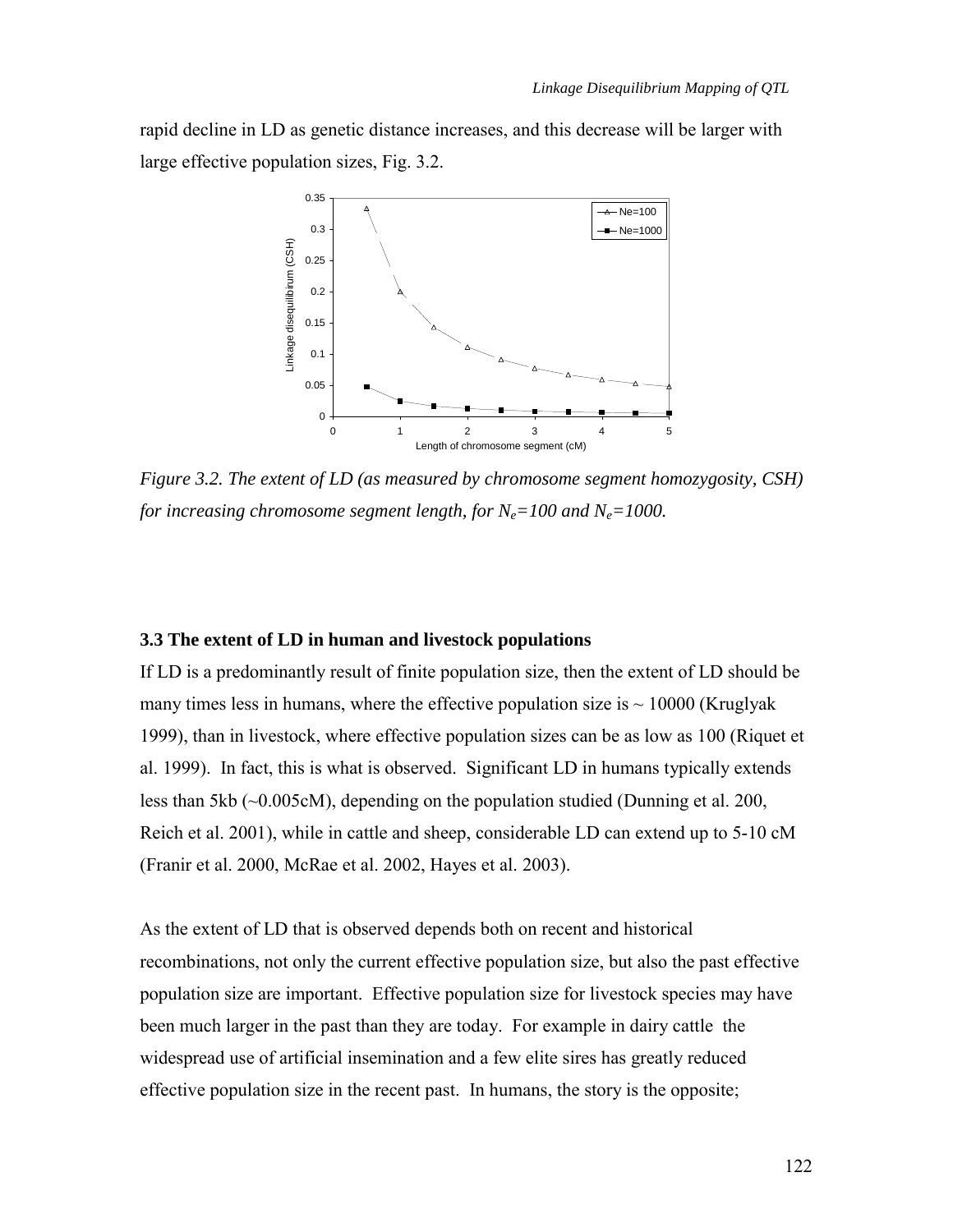improved agricultural productivity and industrialisation have led to dramatic increases in population size. How does changing population size affect the extent of LD? To investigate this, we simulated a population which either expanded or contracted after a 6000 generation period of stability. The LD, as measured by CSH, was measured for different lengths of chromosome segment, Figure 3.3.



*Figure 3.3. Chromosomal homozygosity for different lengths of chromosome (given the recombination rate) for populations: A. Linearly increasing population size, from*   $N=1000$  to  $N=5000$  over 100 generations, following 6000 generations at  $N=1000$ . B. *Linearly decreasing population size, from N=1000 to N=100 over 100 generations, following 6000 generations at N=1000.* 

The general conclusion is that LD at short distances is a function of effective population size many generations ago, while LD at long distances reflects more recent population history. In fact, provided simplifying assumptions such as linear change in population size are made, it can be shown that the CSH reflects the effective population size  $1/(2c)$ generations ago, where c is the length of the chromosome segment in Morgans.

Figure 3.4. illustrates the extent of LD, as measured by CSH, in both a human population and a Holstein Friesian population. CSH declines with distance in both species, but the levels of LD in cattle are much greater. The Figure also illustrates another feature of LD, that of extreme variability, even at the same distance. The variability in LD with a multi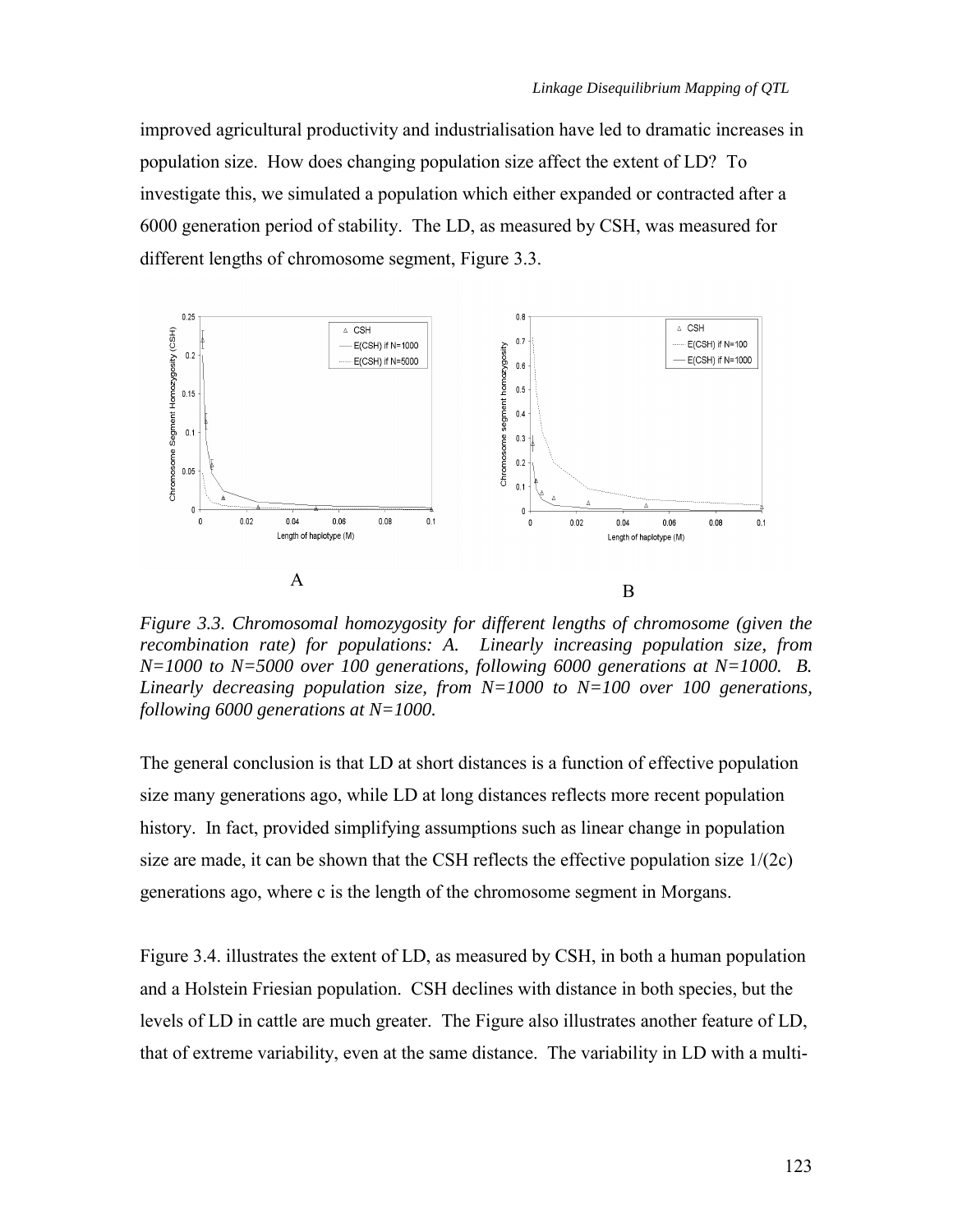locus measure of LD like CSH is considerably lower than with two locus measures, such as  $r^2$  (Hayes et al. 2003).



*Figure 3.4. A. Chromosomal homozygosity for increasing lengths of haplotype from human marker data (Moffat et al. 2000). The upper (solid) line is the expected CSH when the effective population size is 5000. The lower (dashed) line is the expected CSH when the effective population size is 15000. B. Chromosomal homozygosity from a dairy cattle data set. Also plotted are the expected values of CSH when N=1000 and N=250.* 

# *3.3.1 What type of markers are appropriate for detecting LD?*

As LD extends over much shorter genetic distances than linkage within families, a denser marker map is required to detect and position QTL using LD (compared with the density required for a linkage analysis).

For linkage analysis, **microsatellite markers** are favoured, due to their high polymorphism (many alleles in the population) and ease of amplification. A microsatellite marker is usually a di-nucleotide repeat, eg, ATATAT repeated many times. Microsatellites are nearly always neutral, having no effect on gene expression. The alleles are scored according to the size, in base pairs, of the amplified DNA fragments containing the di-nuleotide repeats. For example, a heterozygous animal may have the genotype 282, 280. The microsatellite marker maps are well developed in the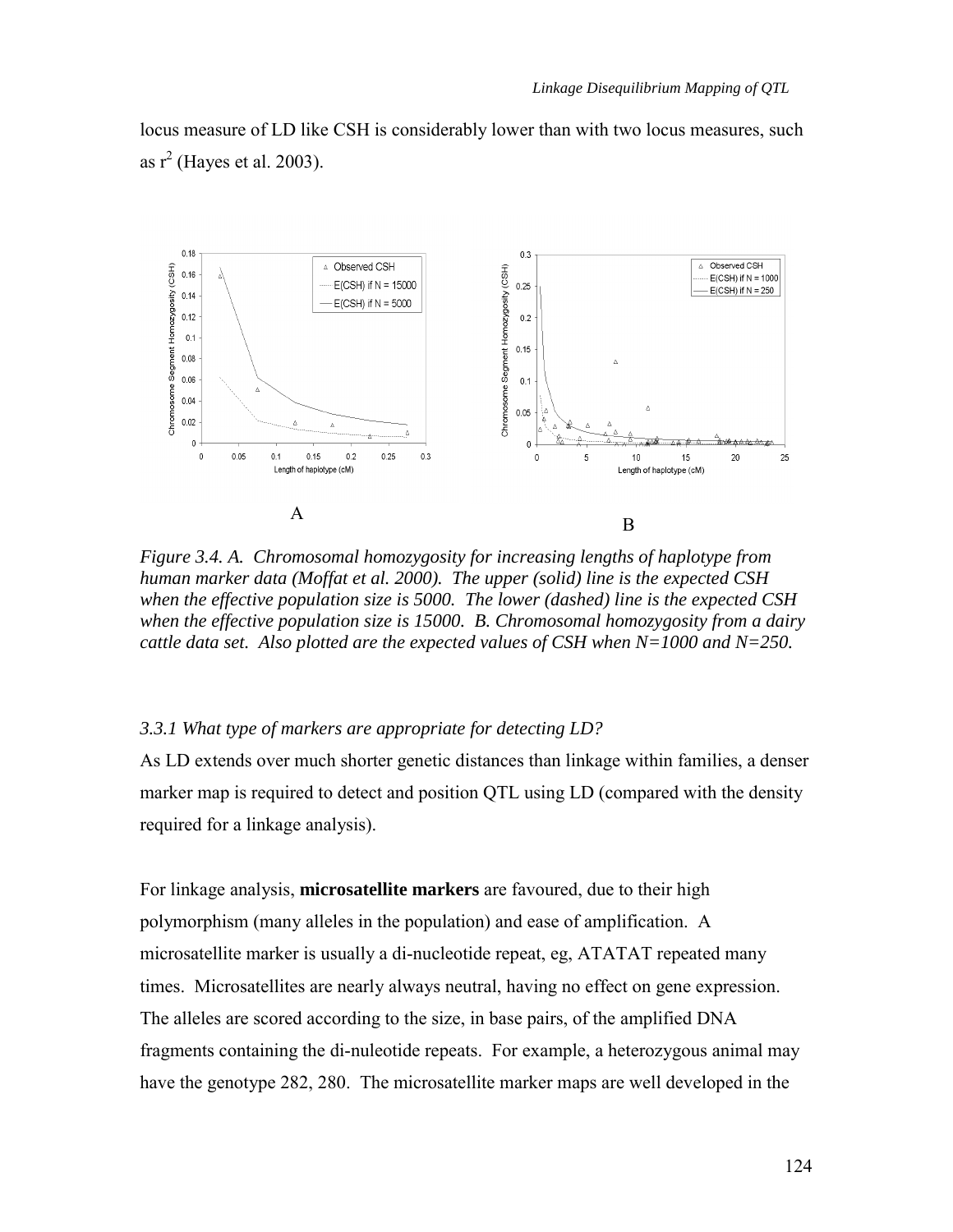major livestock species, and their position on the genetic map is known. In addition, primers can be downloaded from the web

([Http://www.marc.usda.gov/genome/htmls/LinkageMap.jsp?Species=bos&Chromosome](http://www.marc.usda.gov/genome/htmls/LinkageMap.jsp?Species=bos&Chromosome=1) =1[\)](http://www.marc.usda.gov/genome/htmls/LinkageMap.jsp?Species=bos&Chromosome=1). In cattle, there are approximately 2141 microsatellite markers available (Ihara et al. 2002). As the cattle genome is approximately 3000cM, this gives an average marker spacing of 1.4cM. This density may be sufficient for preliminary LD mapping, however a greater density of markers would be desirable (particularly as there will be gaps in the microsatellite coverage).

In humans, where significant LD extends only very small distances, microsatellites are not suitable for LD mapping, simply because they are not sufficiently dense. Alternative markers are Single Nucleotide Polymorphisms, or SNPs. These markers are a single base pair substitution at a known site, eg



SNPs have the advantage that they occur very frequently throughout the genome, approximately 1 every 1000 bases (0.005cM). SNPs can be in either non-genomic DNA or in coding sequence. It is possible that a SNP in the LD experiment may be the actual mutation causing the QTL effect. The disadvantage of SNPs is that they are not as informative as microsatellites – they have a maximum of two alleles. About five SNPs are required to give the same amount of information as a single microsatellite. In addition, considerable laboratory effort is required for SNP detection (there are no public sites yet where primers for SNPs can be downloaded, though the United States Department of Agriculture is working on such a project), and some strategy must be used to ensure the putative SNP is not just a sequencing error.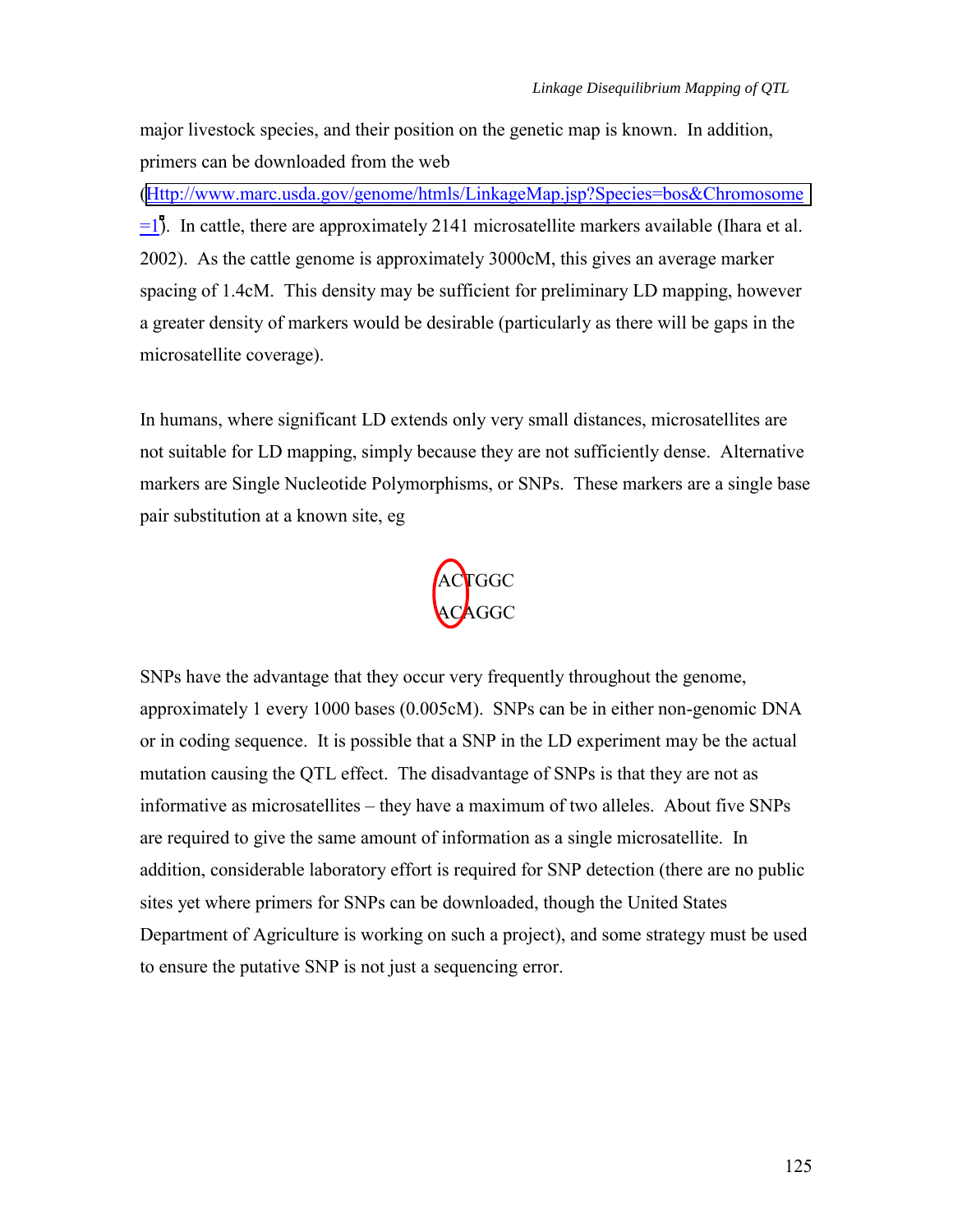## <span id="page-9-0"></span>**3.4 LD mapping**

The existence of LD implies there are small segments of chromosome in the current population which are descended from the same common ancestor. These IBD chromosome segments will not only carry identical marker haplotypes; if there is a QTL somewhere within the chromosome segment, the IBD chromosome segments will also carry identical QTL alleles. Therefore if two animals carry chromosomes which are likely to be IBD at a point o the chromosome carrying a QTL, then their phenotypes will be correlated. We can calculate the probability the 2 chromosomes are IBD at a particular point based on the marker haplotypes and store these probabilities in an IBD matrix (**G**). If the correlation between the animals is proportional to G there is evidence for a QTL at this position.

*Before the IBD matrices can be calculated, the genotype data must be sorted into haplotypes (also called estimation of linkage phases). This can be done with Gibbs sampling, or following Mendelian rules.* 

#### *3.4.1 Building the IBD matrix from marker haplotypes*

We can infer the IBD status of two chromosome segments from their marker haplotypes (the CSH) as described above. For example, consider a chromosome segment which carries 10 marker loci and a single central QTL locus. Three chromosome segments were selected from the population at random, and were genotyped at the marker loci to give the marker haplotypes 11212Q11211, 22212Q11111 and 11212Q11211, where Q designates the position of the QTL. The probability of being IBD at the QTL position is higher for the first and third chromosome segments than for the first and second or second and third chromosome segments, as the first and third chromosome segments have identical marker alleles for every marker locus.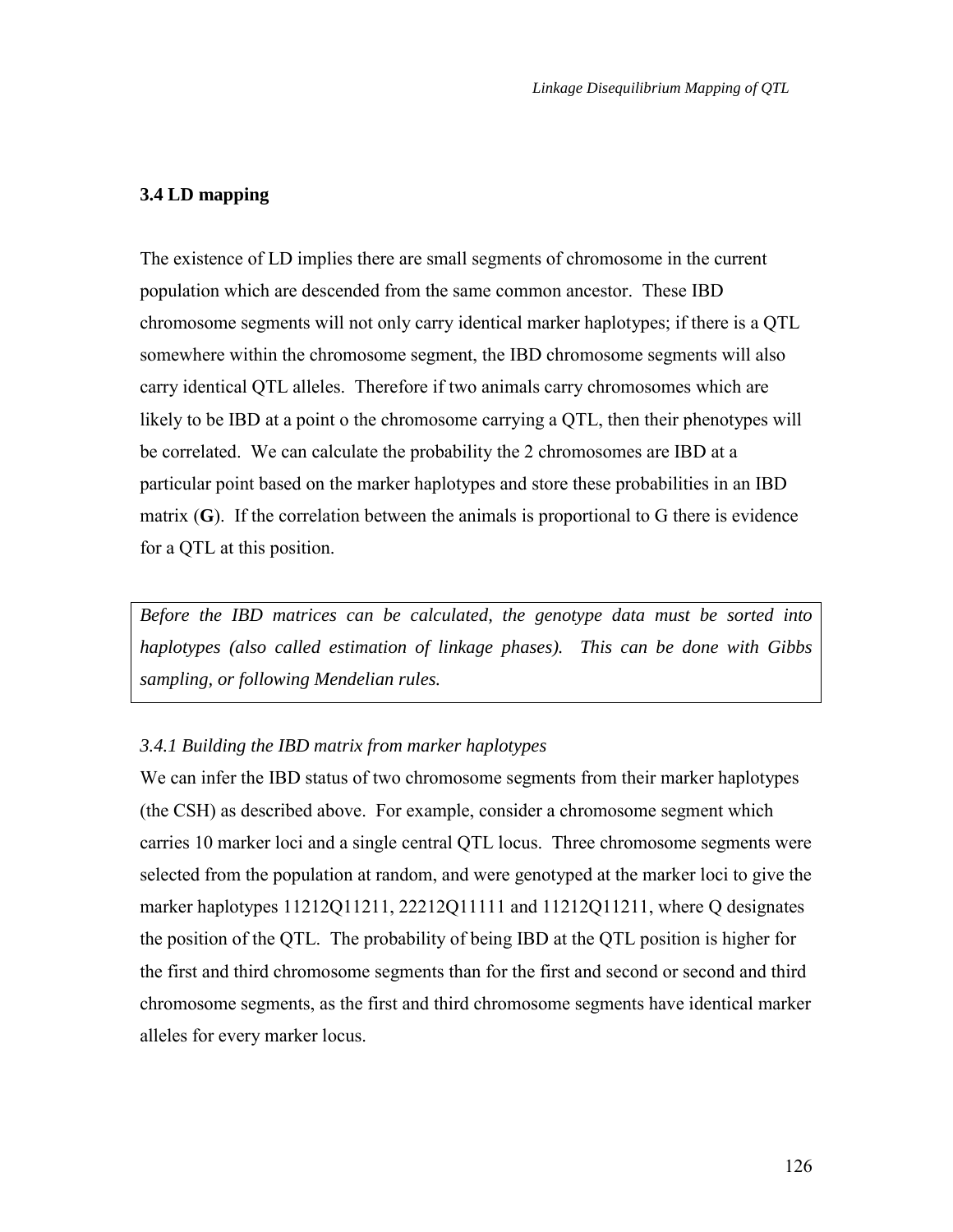This is the basis for calculating an IBD matrix, G, for a putative QTL position from a sample of marker haplotypes (Meuwissen and Goodard 2001). Element  $g_{ii}$  of this matrix is the probability that haplotype i and haplotype j carry the same QTL allele.

The dimensions of this matrix is 2xthe number of animals x 2xthe number of animals, as each animal has two haplotypes.

Meuwissen and Goddard (2001) described a method to calculate the IBD matrix based on deterministic predictions which took into account the number of markers flanking the putative QTL position which are identical by state, the extent of LD in the population based on the expectation under finite population size, and the number of generations ago that the mutation occurred.

As with the CSH calculation, there are two ways in which marker haplotypes can be identical, either they are IBD, or the same marker haplotypes have been regenerated by recombination. The important parameters are the number of markers and the length of the haplotype (as well as the effective population size discussed above). One way to gain some insight into the effect of the number of markers in the haplotype on the IBD coefficients in the G matrix is to investigate the proportion of identical marker haplotypes which carry the same QTL allele, by calculating the proportion of QTL variance accounted for by marker haplotypes (ρ). If each unique marker haplotype is associated with a single QTL allele, this proportion will be one. For example, in a simulated population of Ne=100, and a chromosome segment of length 10cM, the proportion of the QTL variance accounted for by marker haplotypes when there were 11 markers in the haplotype was close to one, Figure 3.5. [Note that if the effective population size was larger, the proportion of genetic variance explained by a 10cM haplotype would be reduced (Goddard 1991).]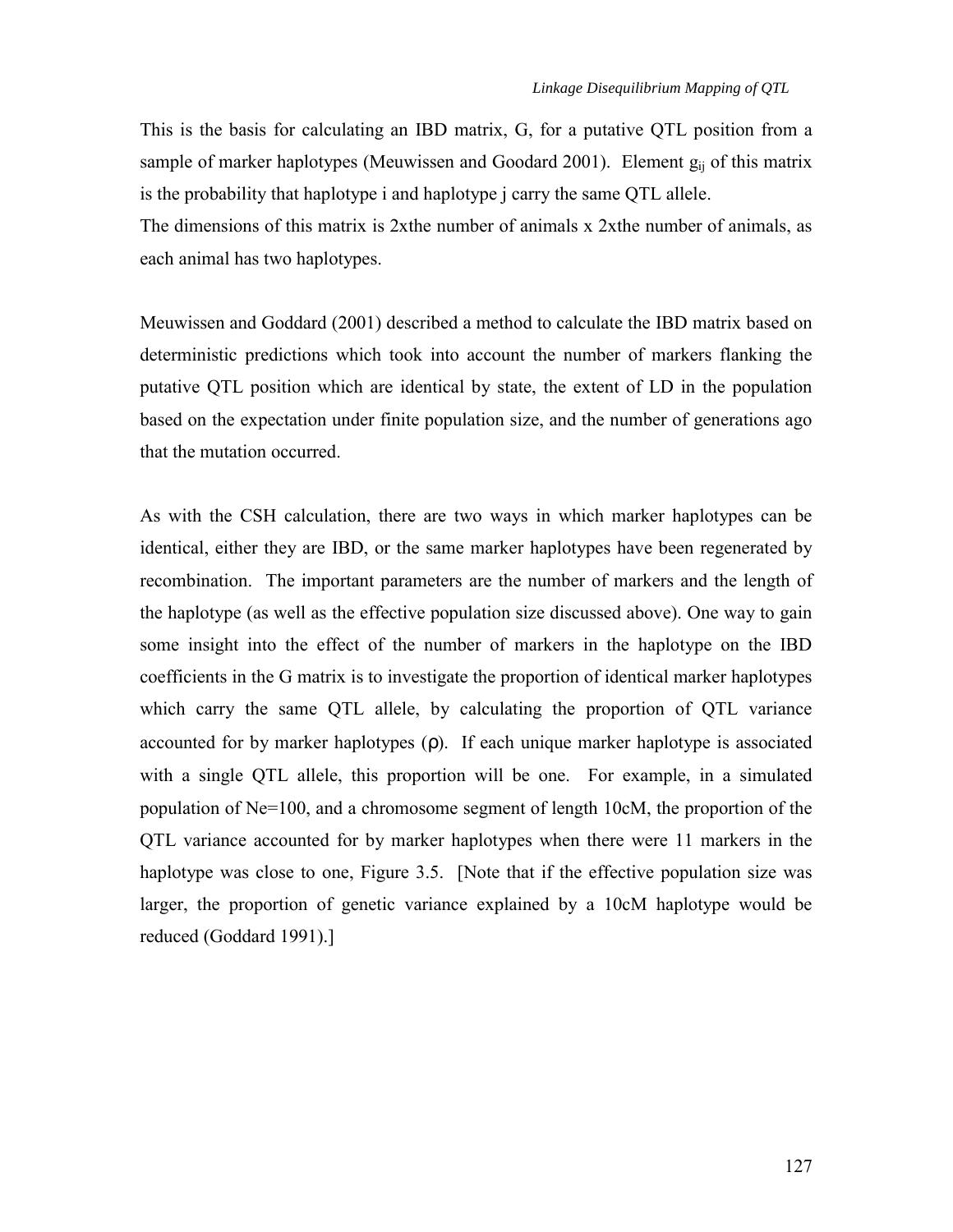

*Figure 3.5. Proportion of QTL variance explained by marker haplotypes with an increasing number of markers in a 10 cM interval* 

Now consider a population of effective population size 100, and a chromosome segment of 10cM with eight markers. Two animals are drawn from this population. Their marker haplotypes are 12222111, 11122111 for the first animal, and 12222111 and 11122211 for the second animal. The putative QTL position is between markers 4 and 5 (ie. in the middle of the haplotype). The G or IBD matrix could look something like:

|          |       |          | Animal 1 |          | Animal 2 |          |
|----------|-------|----------|----------|----------|----------|----------|
|          |       |          | Hap 1    | Hap 2    | Hap 1    | Hap 2    |
|          |       |          | 12222111 | 11122111 | 12222111 | 11122211 |
| Animal 1 | Hap 1 | 12222111 | 1.00     |          |          |          |
|          | Hap 2 | 11122111 | 0.30     | 1.00     |          |          |
| Animal 2 | Hap 1 | 12222111 | 0.90     | 0.30     | 1.00     |          |
|          | Hap 2 | 11122211 | 0.20     | 0.40     | 0.20     | 1.00     |

The probability that the two identical haplotypes (animal 1 haplotype 1 and animal 2 haplotype 2) in the IBD matrix would be very similar to the  $\rho$  coefficient for 8 markers from the above simulation.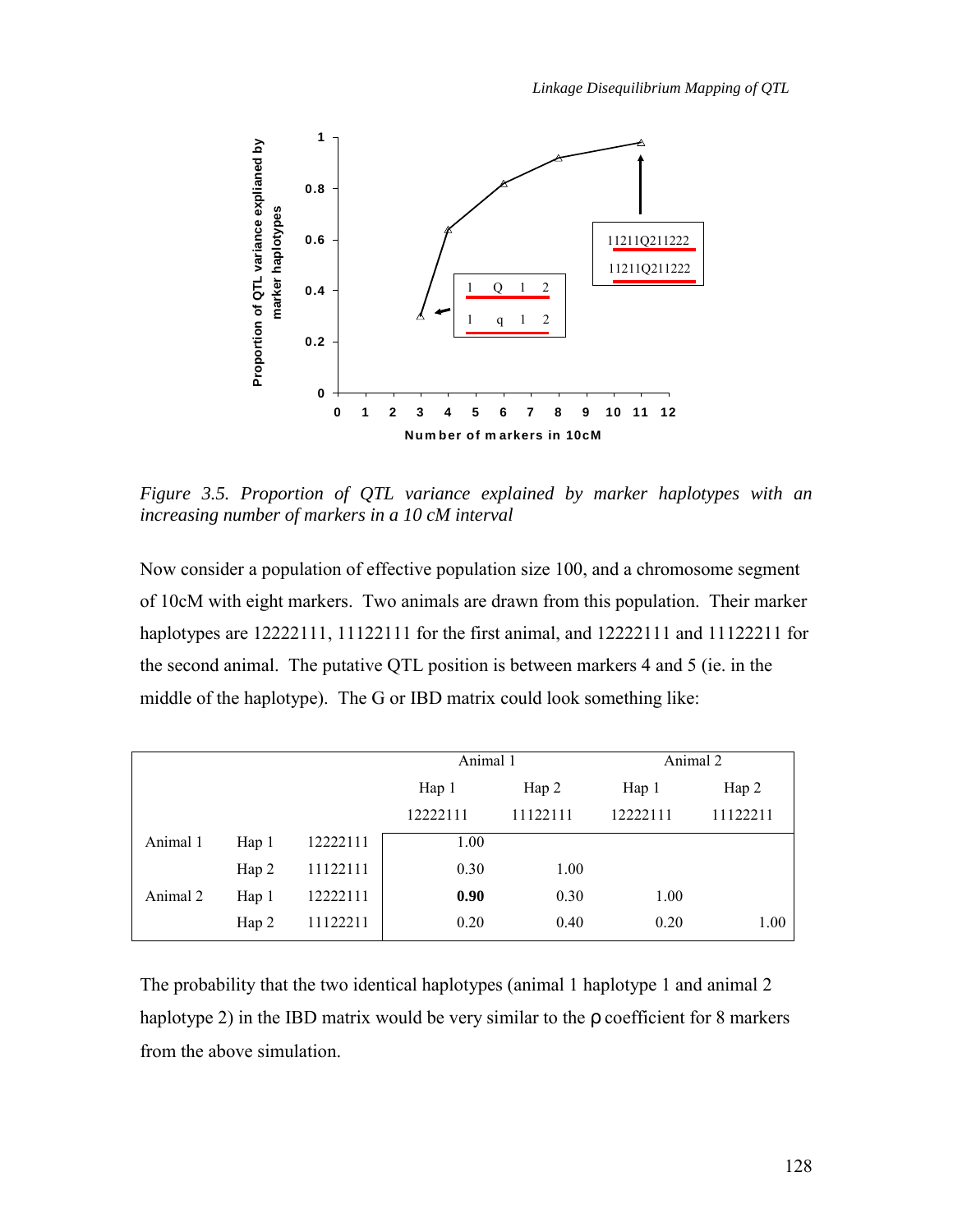#### *3.4.2 Variance component model*

To estimate the additive genetic variance, we could calculate the extent of the correlation between animals with high additive genetic relationships  $A_{ij}$ . In practise, we fit a linear model which includes additive genetic value (u) with  $V(u) = A\sigma_u^2$ , and then estimate  $\sigma_u^2$ . In a similar way, to estimate the QTL variance we fit the following linear model:

$$
Y = Xb + Zu + Wv + e,
$$

where  $Y$  is a vector of phenotypic observations,  $X$  is a design matrix allocating phenotypes to fixed effects, *b* is a vector of fixed effect, *Z* is a design matrix relating animals to phenotypes, *u is* a vector of additive polygenic effects, *W* is a design matrix relating phenotypic records to QTL alleles, *v* is a vector of additive QTL effects, *e* the residual vector. The random effects *u, v,* and *e* are assumed to be distributed as follows:  $u \sim (0, A\sigma_u^2)$ ,  $v \sim (0, G\sigma_v^2)$ ,  $e \sim (0, \sigma_e^2 I)$ , where  $\sigma_u^2$ ,  $\sigma_v^2$ , and  $\sigma_e^2$  are the polygenic variance, the additive QTL variance, and the residual variance, respectively; *A* is the standard additive genetic relationship matrix, and  $\boldsymbol{G}$  is a matrix whose element  $G_{ij}$  is the probability haplotypes *i* and *j* carry the same QTL allele (eg. are IBD at the putative QTL position).

The precision with which the QTL variance,  $\sigma_v^2$ , is estimated will depend on both the number of unique haplotypes sampled from the population, and the number of observations per unique haplotype. The number of unique haplotypes sampled must be large enough to be representative of the population, while the number of observations per unique haplotype determines the accuracy of estimating the haplotype effects. It is important to make a distinction here between the total number of haplotypes in the population, which will be 2 x the number of animals genotyped, and the number of unique haplotypes in the population, which is the number of different combinations of marker alleles that are present in the population. A unique haplotype can be represented many times in the population. If the marker haplotypes are to be used in MAS, the accuracy of estimating the effect of a unique haplotype will determine the amount of improvement in the accuracy of selection as a result of using the marker information.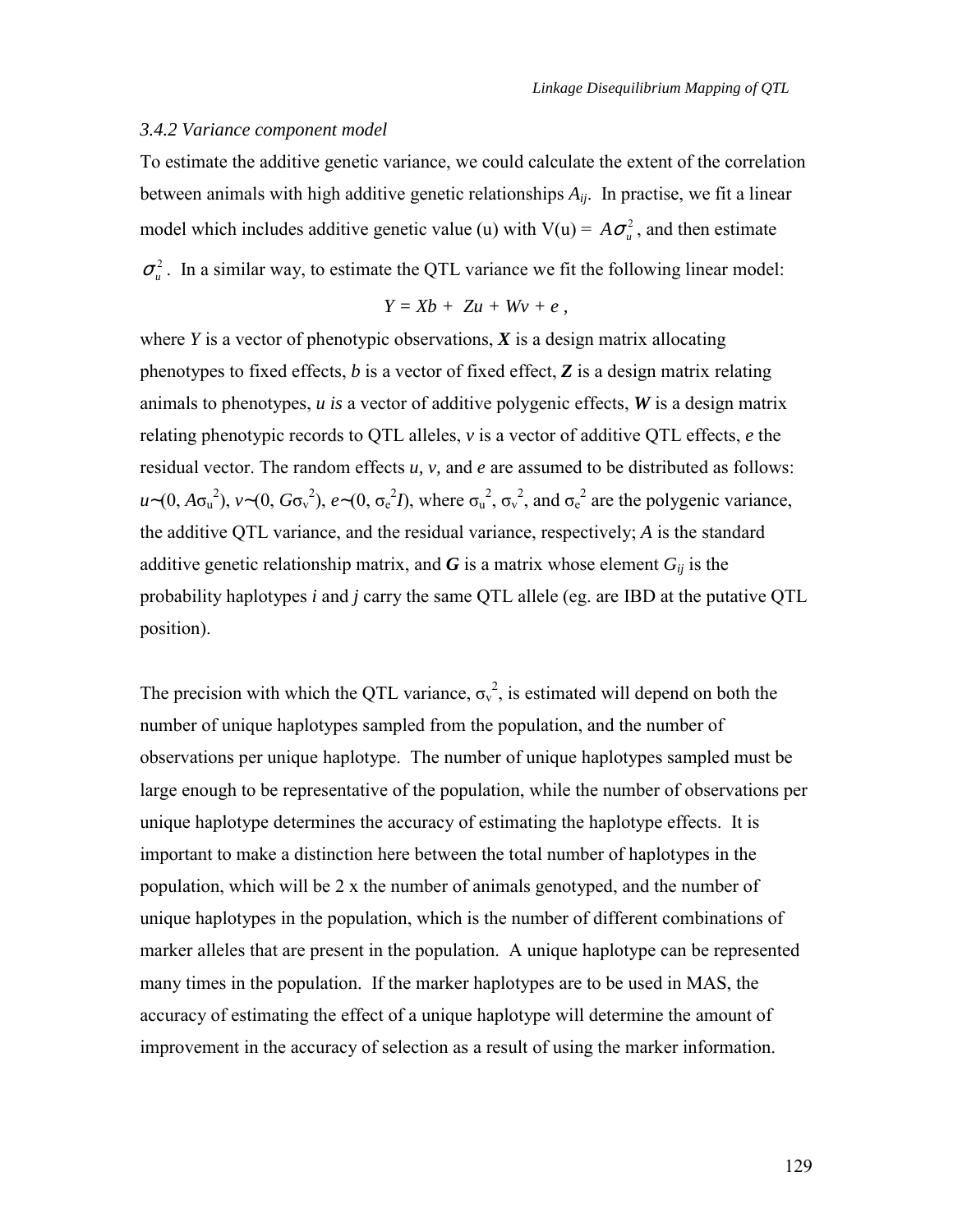# <span id="page-13-0"></span>**3.5 Combined LD-LA mapping**

Authors investigating the extent of LD in both cattle and sheep were somewhat surprised/alarmed to find not only was LD highly variable across any particular chromosome, but there was even significant LD between markers which were not even on the same chromosome! (Farnir et al 2002, McRae et al. 2002). These authors (and others) have suggested that LD information be combined with linkage information to filter away any spurious LD likelihood peaks. This type of QTL mapping is referred to as LDLA, for linkage disequilibrium linkage analysis.

# *3.5.1 IBD matrix for LDLA mapping (Meuwissen et al. 2002).*

The IBD matrix for LDLA mapping will have two parts, a sub-matrix describing IBD coefficients between the haplotypes of founder animals, and a second matrix describing the transmission of QTL alleles from the founders to later generations of genotyped animals.

So for example, if we have a half sib design, we will have two haplotypes per sire, a paternal haplotype for each progeny (the one he or she inherited from dad) and a maternal haplotype from each progeny (the marker alleles the progeny did not get from dad, so must have received from mum). The sire haplotypes and the maternal haplotypes of progeny provide the LD information, and the paternal haplotypes of progeny provide the linkage information. Table 3.2, from Meuwissen et al. (2002), describes the IBD matrix for LDLA for a half-sib design.

|            | SН  | <b>MHP</b> | <b>PHP</b> |
|------------|-----|------------|------------|
| SH         | [a] | [a]        | [b]        |
| <b>MHP</b> | [a] | [a]        | [b]        |
| <b>PHP</b> | [b] | [b]        | [b]        |

*Table 3.2. The IBD matrix* 

SH: sire haplotypes; MHP: maternal haplotypes of progeny; PHP: paternal haplotypes of progeny; [a] is calculated by the method of Meuwissen and Goddard (2001); [b] is calculated by the method of Meuwissen et al. (2002).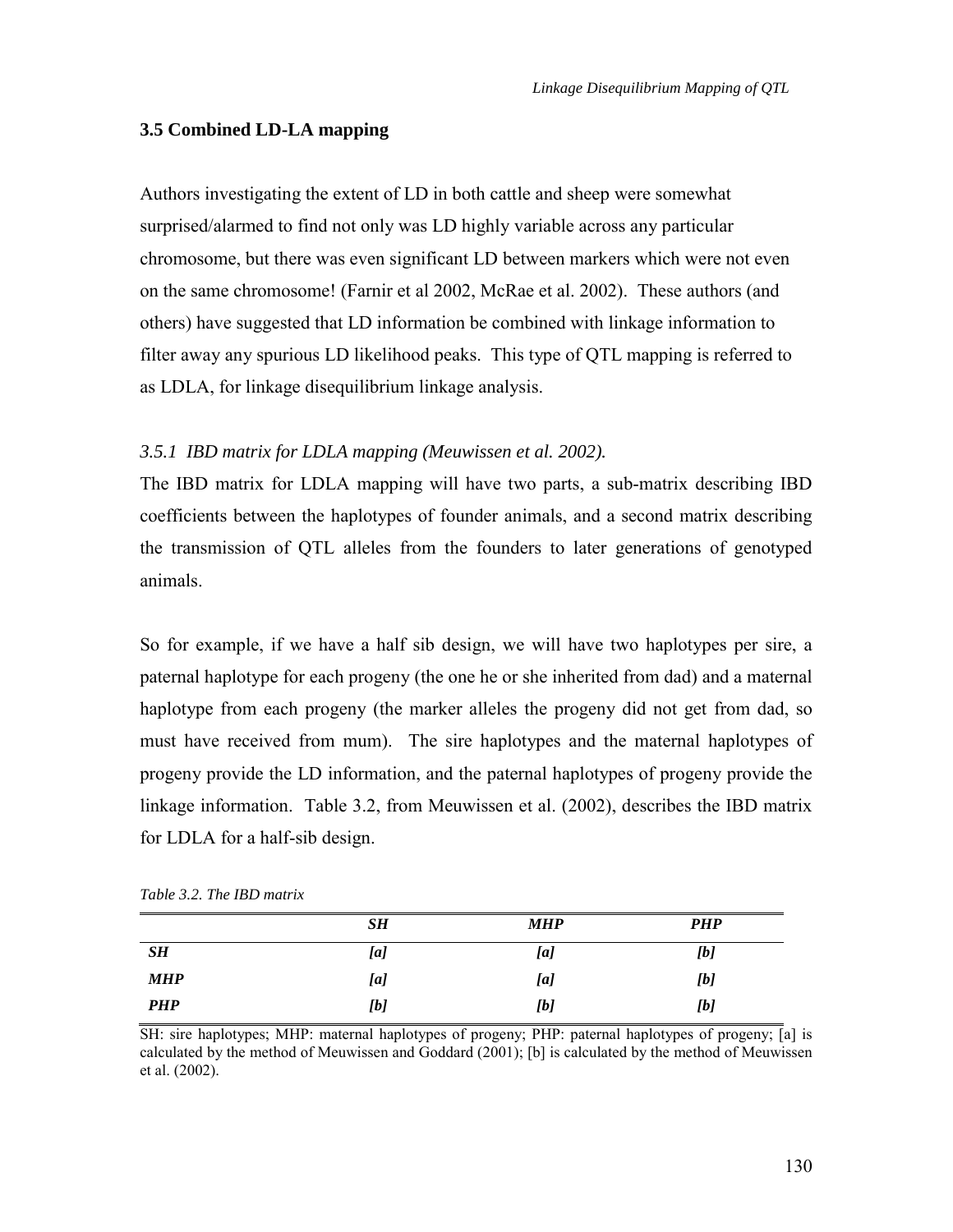The calculation of blocks [a] is described in Meuwissen and Goddard (2001) (and above). The calculation of blocks [b] was described in Meuwissen et al. (2002), and are very similar to the standard linkage analysis calculations (eg. Fernando and Grossman 1989). Briefly, element of blocks [b] are  $P_{IBD}(X(p);Y) = r \times P_{IBD}(S(p);Y) + (1-r) \times P_{IBD}(S(m);Y)$ , where

- $P_{IBD}(X(p); Y)$  is the IBD probability of the paternal OTL allele of progeny X, X(p), with any other QTL allele, Y.
- $S(p)$  and  $S(m)$  are the paternal and maternal alleles of sire S, respectively.
- r or  $(1-r)$  is the probability that the progeny inherited the paternal or maternal QTL allele of the sire.

#### *3.5.2 Variance component model*

The variance component model for LDLA is similar to that for complex pedigrees. The model can be written as:

$$
Y=\mu+Zu+Wv+e,
$$

where *Y* is a vector of observed phenotypes,  $\mu$  the overall mean,  $\mu$  the vector of random polygenic effects, *v* the vector of random haplotype effects, *e* the residual vector, *Z* a design matrix relating the phenotype records to polygenic effects, and W a design matrix relating phenotype records to QTL alleles. The random effects *u, v,* and *e* are assumed to be distributed as follows:  $u \sim (0, \sigma_u^2 A)$ ,  $v \sim (0, \sigma_v^2 G)$ ,  $e \sim (0, \sigma_e^2 I)$ , where  $\sigma_u^2$ ,  $\sigma_v^2$ , and  $\sigma_e^2$  are the polygenic variance, the additive QTL variance, and the residual variance, respectively. *A* is the standard additive genetic relationship matrix, *G* is the IBD matrix described in Table 3.2 above.

## *3.5.3 Example of the twinning QTL*

The power of combining LD and LA information to filter both spurious LD and spurious LA likelihood peaks was demonstrated in a study designed to map QTL for twinning rate in Norwegian dairy cattle (Meuwissen et al 2002). Figure 3.6A is the likelihood profile from linkage only, Figure 3.6B the likelihood profile from LD analysis only, and Figure 3.6C the likelihood profile from combined LDLA.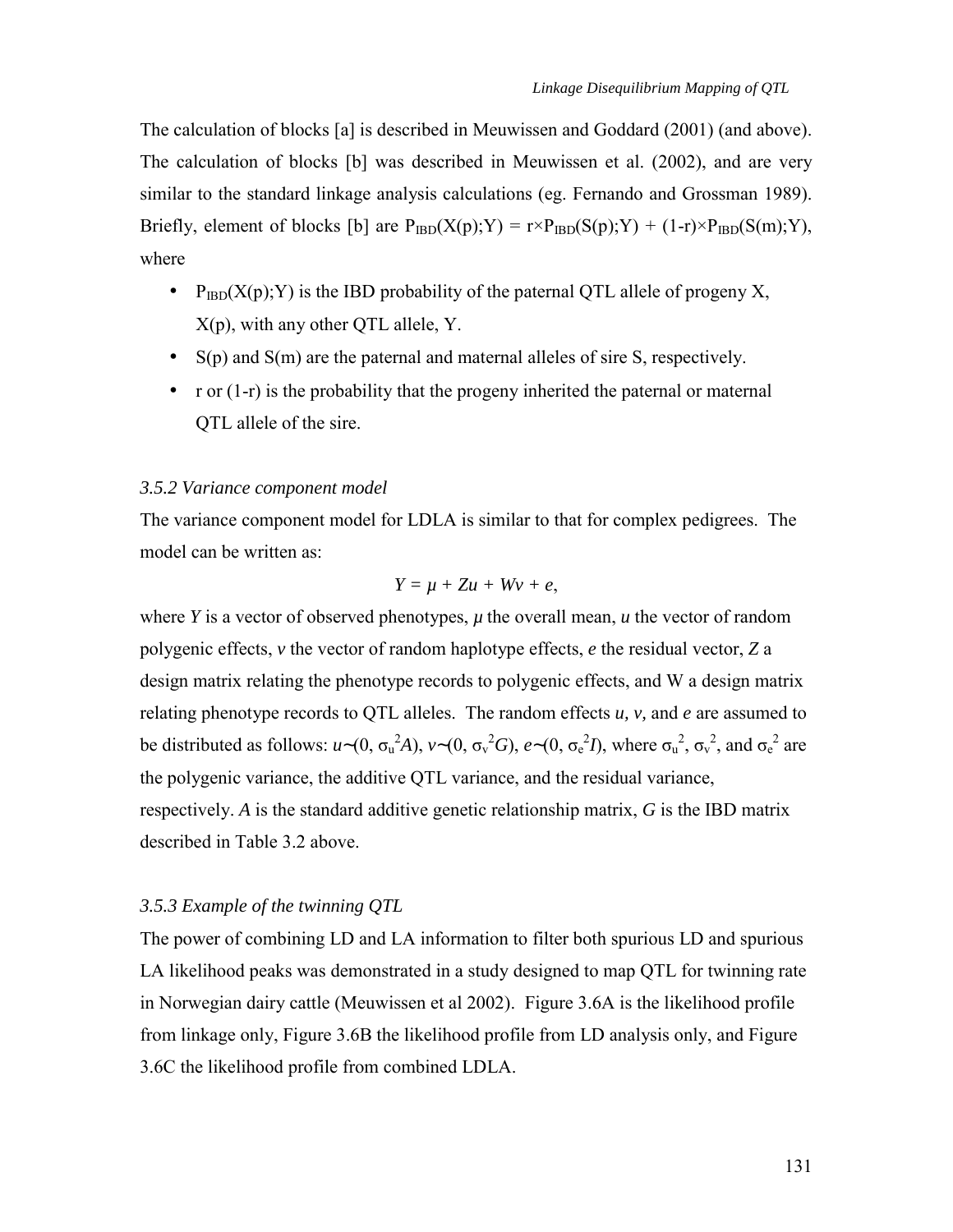

*Figure 3.6. Likelihood profile from linkage analysis (A), Linkage disequilibrium analysis (B) and combined linkage disequilibrium linkage analysis (C) of marker data on chromosome 5 and twinning rate phenotypes in Norwegian dairy cattle. Meuwissen et al. (2002). Reproduced with permission from the authors***.** 

When LDLA is performed, both linkage and linkage disequilibrium information contribute to the likelihood profile. Any peaks due to LD or linkage alone are filtered from the profile. Using LDLA, Meuwissen et al. (2002) were able to map the QTL for twinning rate to a 1cM region.

# *3.5.4 How much information does LD add to an LDLA analysis?*

The amount of information the LD part of the LDLA analysis depends on the extent of LD. If LD extends only a fraction of a cM, as in humans, very dense markers will be required before there is any LD information in the analysis. On the other hand, if LD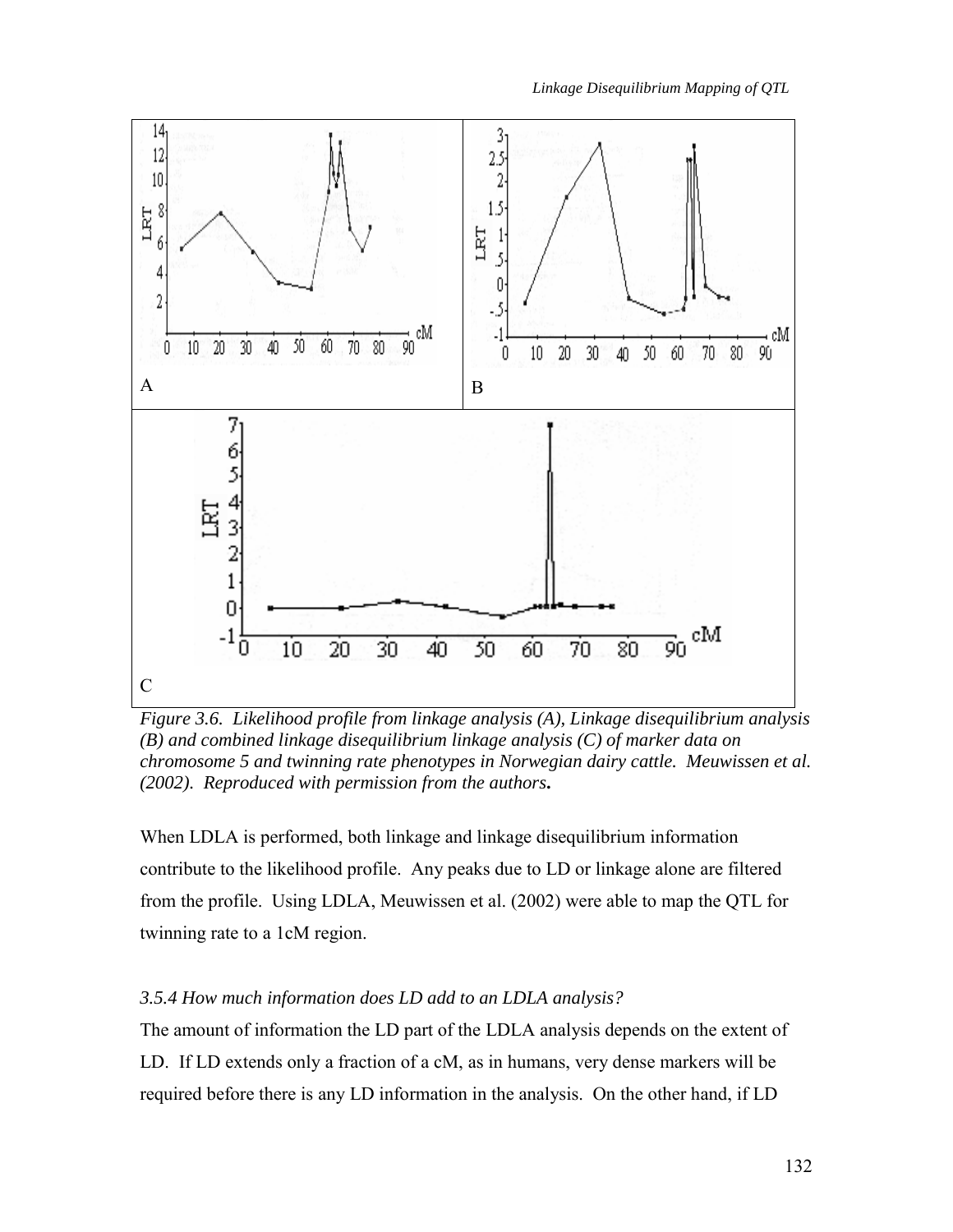extends a couple of cM, as appears to be the case in livestock, existing microsatellite maps may be dense enough to contribute some LD information. In a simulation study in pigs, with an  $N_e$  of 100 and a marker every cM, the LD information dramatically narrowed the confidence region around the QTL, Figure 3.7.



*Figure 3.7 A. Likelihood profile from linkage analysis only, and B., Likelihood profile from combined linkage disequilibrium linkage analysis.* 

In Figure 3.7A, only LA information is used to map the QTL. While the QTL is significant, the likelihood profile is very broad. When the LD information is added, the QTL is significant, but the likelihood declines rapidly as one moves away from the true QTL position (5cM).

# *3.5.5 Design of LD-LA experiments.*

There are two design issues with LD-LA analysis. One is the density of markers required, which has already been discussed. The other is the population structure and size of experiment that is appropriate for LDLA.

An important question is ëare the large half-sib families we use in linkage analysis also suitable for LDLA analysis'? Large half sib families are of course suitable for linkage studies. LD on the other hand is a population based method (eg. the association between QTL and marker haplotype must persist across the population to be detected). To maximise the LD information, a large number of different haplotypes must be sampled, and there must be sufficient records per haplotype to estimate the effects of each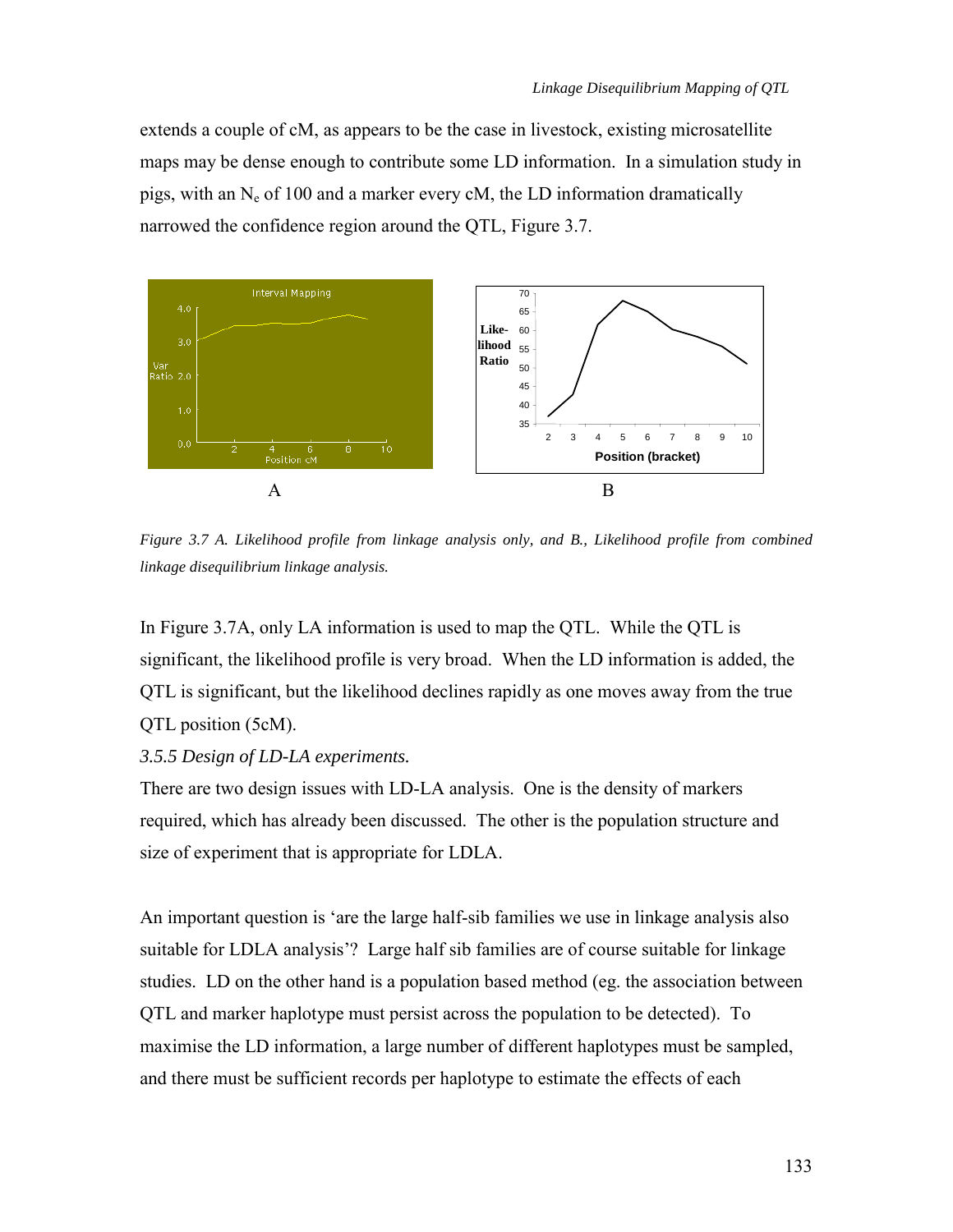haplotype accurately. In a half sib design, the total number of founder haplotypes sampled from the population will be the number of dams (the maternal haplotype for each progeny) plus twice the number of sires (two haplotypes per sire). The number of unique haplotypes in this sample will depend on the length of the chromosome segment and the number of markers. If the markers are all in a small interval (say a few cM) the number of unique haplotypes may be small (due to LD), and there will be a considerable number of records per unique haplotype. If on the other hand the markers are widely spaced and cover the whole chromosome, there will be almost as many unique haplotypes as haplotypes sampled. In this situation only the effect of haplotypes carried by the sires are estimated with any accuracy.

Results from a simulation with Ne=100, 1 marker per cM, and varying number of half sib families, show the accuracy of LDLA (in positioning the QTL) is increased slightly by increasing the number of half sib families, Figure 3.8, but not by a great deal (Lee, S. in preparation).



*Figure 3.8 Accuracy of positioning a QTL (percentage of replicates positioning QTL in correct 1cM bracket) within a 10cM interval, with an increasing number of half sib families, 128 animals in each design. Linkage, linkage disequilibrium or combined linkage disequilibrium linkage analysis were used to position the QTL (Figure kindly provided by S. Lee).*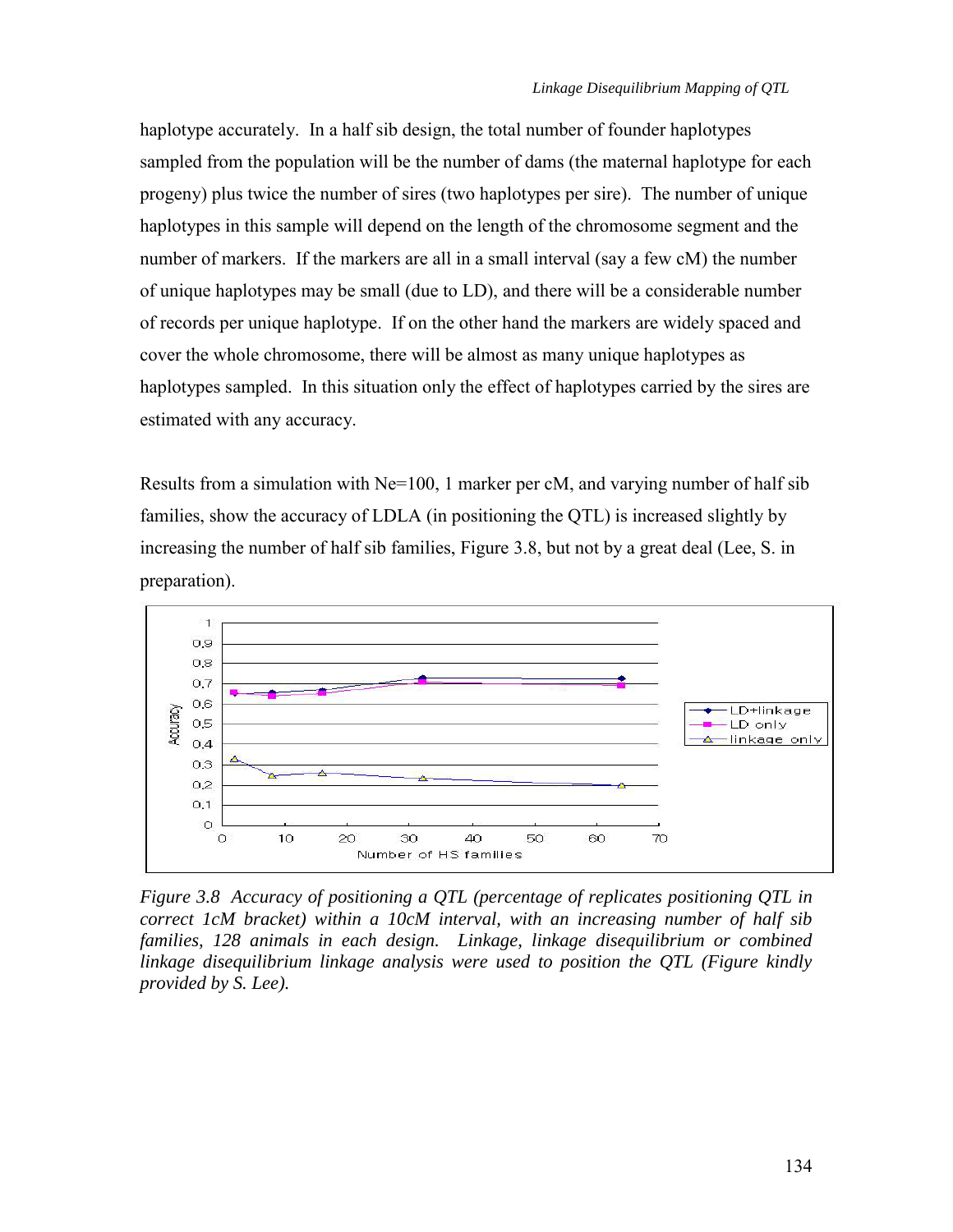An interpretation of this result is that the dam haplotypes are providing considerable LD information, in the designs with a small number of sires. The implications are that the designs we currently use for linkage studies should also be suitable for LDLA studies. Of course, the marker density will have to be greatly increased for the LDLA studies.

This of requires more genotyping. Another good question is can we combine the advantages of LDLA analysis with selective genotyping, to come up with a relatively cheap but powerful experiment? A simulation study was conducted, with  $Ne=100$ , 10 markers in a 10cM interval containing a QTL, and either 15 sires mated to 200 dams, 30 sires mated to 100 dams or 60 sires mated to 50 dams each, and 10 progeny per dam (so the total number of progeny in each design was 3000). Selective genotyping was conducted such that 10% of the highest phenotype and 10% of the lowest phenotype progeny were genotyped in each family (600 progeny genotyped total). The results (Table 3.3) indicate some loss of power with selective genotyping, but still a relatively high probability of correctly positioning the QTL within a 3cM bracket.

*Table 3.3 Precision of QTL position estimates from LDLA. For each strategy the first number is the proportion of the progeny genotyped (100 or 20, with the progeny with the highest 10% and lowest 10% of phenotypes genotyped within each family). The second number is the number of sires used to breed the resource population (15, 30 or 60). In each design there were 3000 progeny.* 

|        | Deviation (in 1cM bracket) of estimated from correct position |    |    |   |   |
|--------|---------------------------------------------------------------|----|----|---|---|
|        | $\theta$                                                      |    |    | 3 | 4 |
| 100%15 | 44                                                            | 31 | 9  | 4 | 5 |
| 100%30 | 46                                                            | 32 |    | 3 | 5 |
| 100%60 | 40                                                            | 39 | 8  | 4 | 2 |
| 20%15  | 35                                                            | 36 | 14 | 7 |   |
| 20%30  | 32                                                            | 32 | 15 | 8 | 6 |
| 20%60  | 33                                                            | 37 |    | 8 | 4 |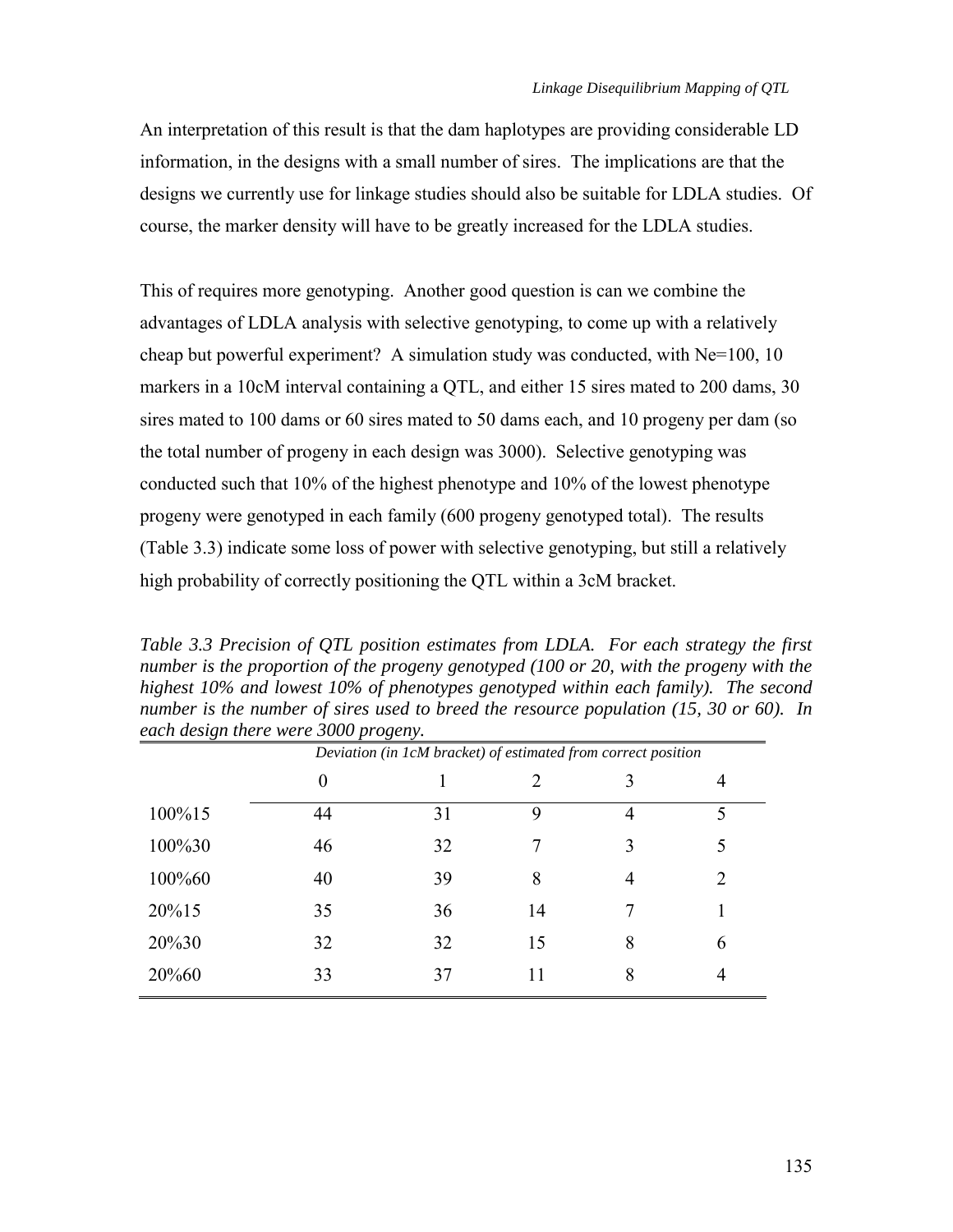<span id="page-19-0"></span>Without selective genotyping, there was not a great deal of difference in the accuracy of the three designs. When selectively genotyping was implemented, only 20% of the progeny population, the 15-sire design was most accurate in estimating the QTL position. The 30-sire and 60-sire designs may have lost some linkage information during selective genotyping, resulting in less precise estimation of the QTL position.

This experiment illustrated that accurate positioning of QTL is possible with relatively few genotypings (600 progeny) by combining selective genotyping and LDLA analysis.

# **4. Bioinformatics approaches to selecting candidate genes**

The results of the LDLA simulation studies in the last section indicate it should be feasible to narrow the QTL confidence region to approximately 3cM, given large half sib families and sufficient marker density (eg. 1 marker per cM). While this is much smaller than the confidence region from a typical linkage analysis (10-50 cM confidence region), a 3cM region contains on average approximately 90 genes (Bovenhuis and Meuwissen 1996). Relatively few genes have been mapped to bovine chromosomes, so the identity of these genes will be elusive. Additionally, searching for the mutation causing the QTL effect in each of these 90 genes is going to be extremely expensive (for example sequencing the sires heterozygous for the QTL for each of the 90 genes). Are there any approaches we can take to narrow down the list of candidates? The answer is yes, and the human genome project in particular has provided a wealth of information for this purpose. A possible approach is outlined in Figure 4.1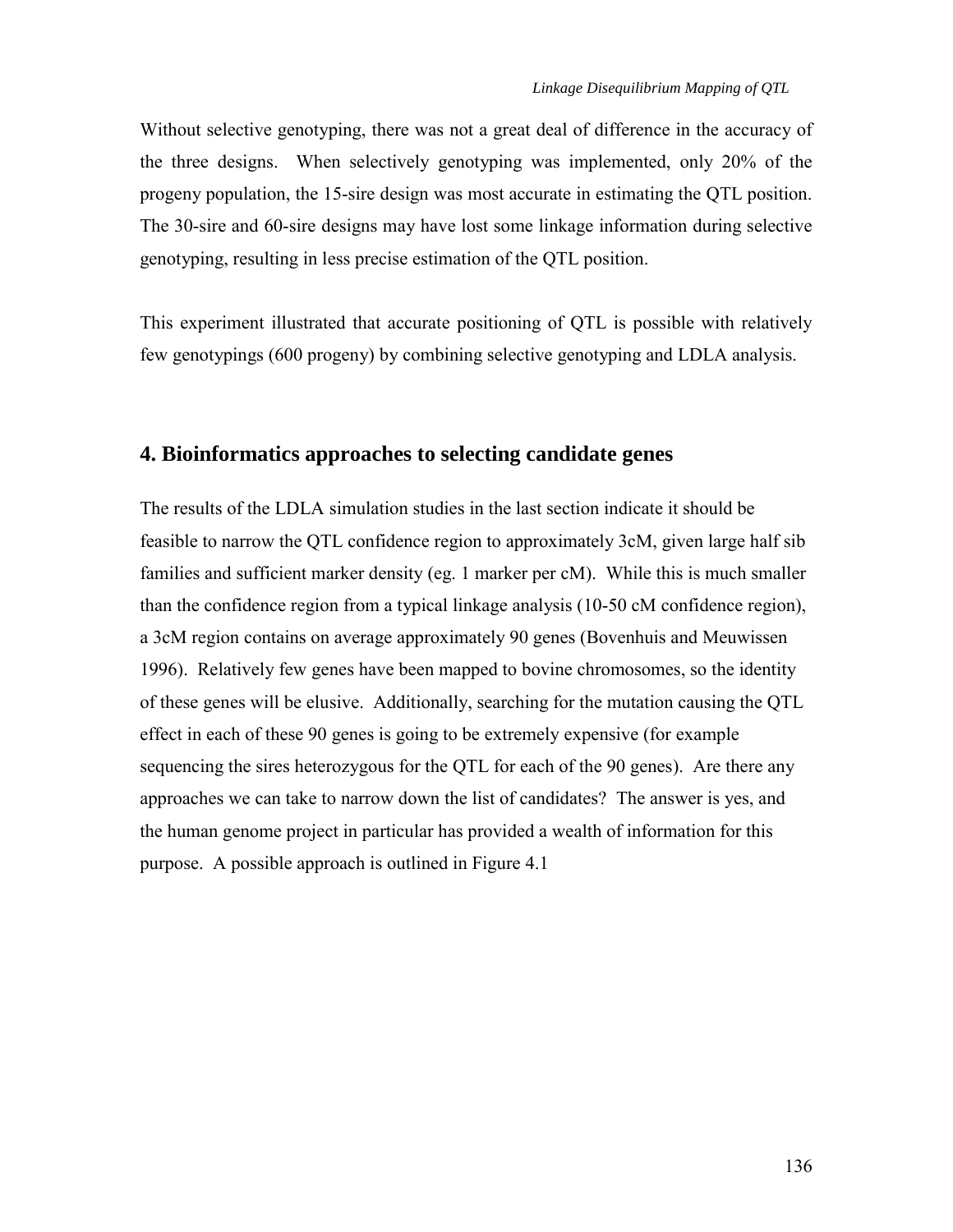

*Figure 4. 1. A six step process for gene discovery. 1. The 95% confidence interval for QTL position from a combined linkage disequilibrium linkage analysis is calculated. 2. The comparative region of human chromosome corresponding to the confidence region on the bovine chromosome is located using a radiation hybrid map. 3. Using human genome project (HUGO) resources, a list of genes in this region is compiled. 4. These candidates are screened through a HUGO data base of literature based on key words (eg. lactation), and the most likely candidate(s) chosen. 5. A sire heterozygous for the QTL is sequenced for the candidate gene, and any single nucleotide polymorphisms (SNP) are assessed as the possible causative mutation in the population. 6. A BLAST search is used to assess if the SNP mutation is functional (eg. alters the protein).*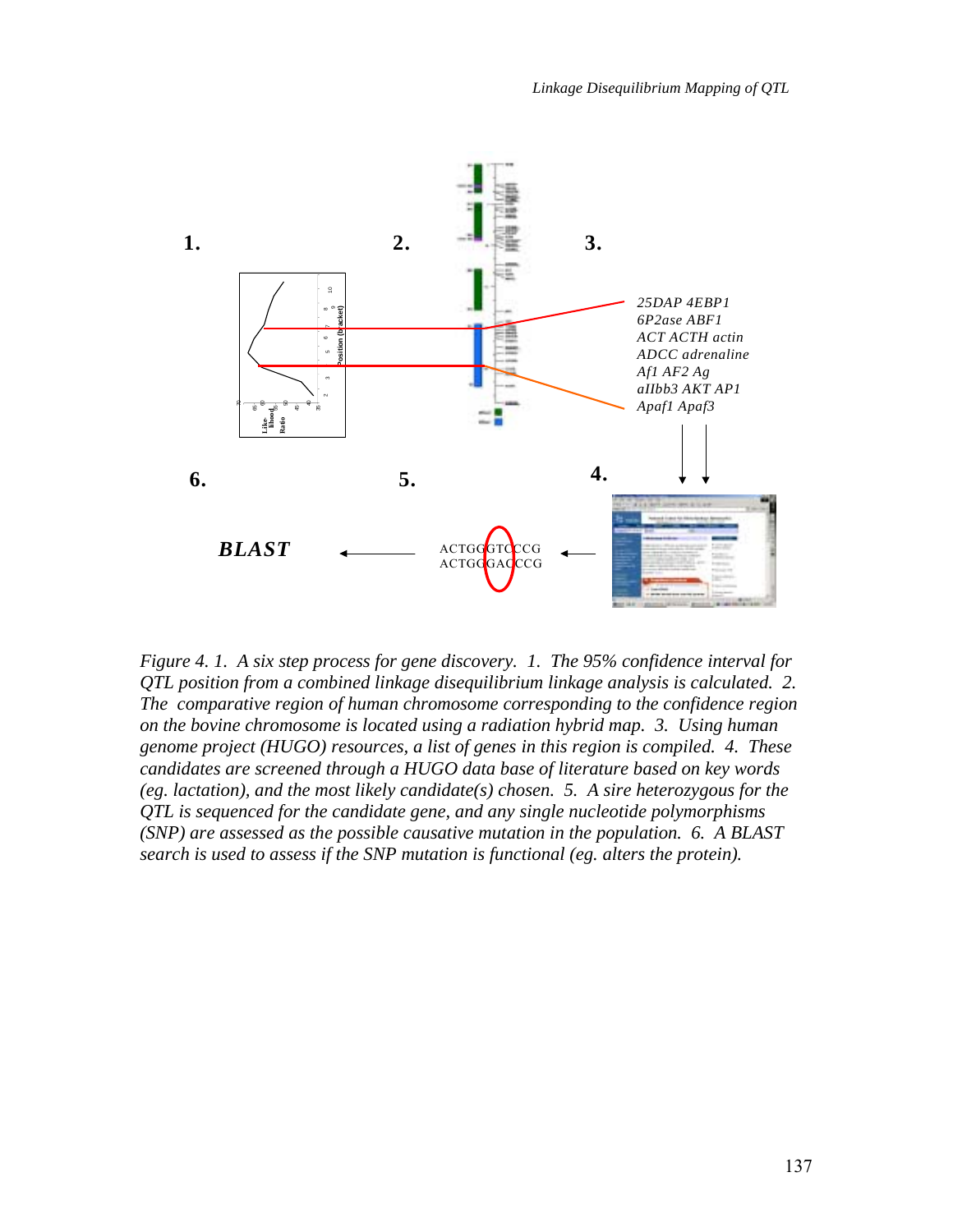#### <span id="page-21-0"></span>**4.1 Comparative mapping with humans, mice**

While a few genes have been positioned on the livestock genetic maps (eg. [http://www.thearkdb.org/anubis\),](http://www.thearkdb.org/anubis)) the number is minute compared with the number of genes located on human chromosomes following the human genome project (HUGO). As the genes carried by humans and mammalian livestock species in particular are at least 98% conserved, one strategy is to use comparative mapping to find the piece of human chromosome that the bovine/livestock chromosome carrying the QTL region corresponds to, and then consider the genes in this region as candidates. There are a number of methods of comparative mapping, including radiation hybrid panels and chromosome painting. Luckily the institutes conducting such studies usually publish their results on the web, in a easily viewed format, so we don't have to do the experiments ourselves! Table 4.1 lists websites with good information from livestock species-human comparative mapping experiments.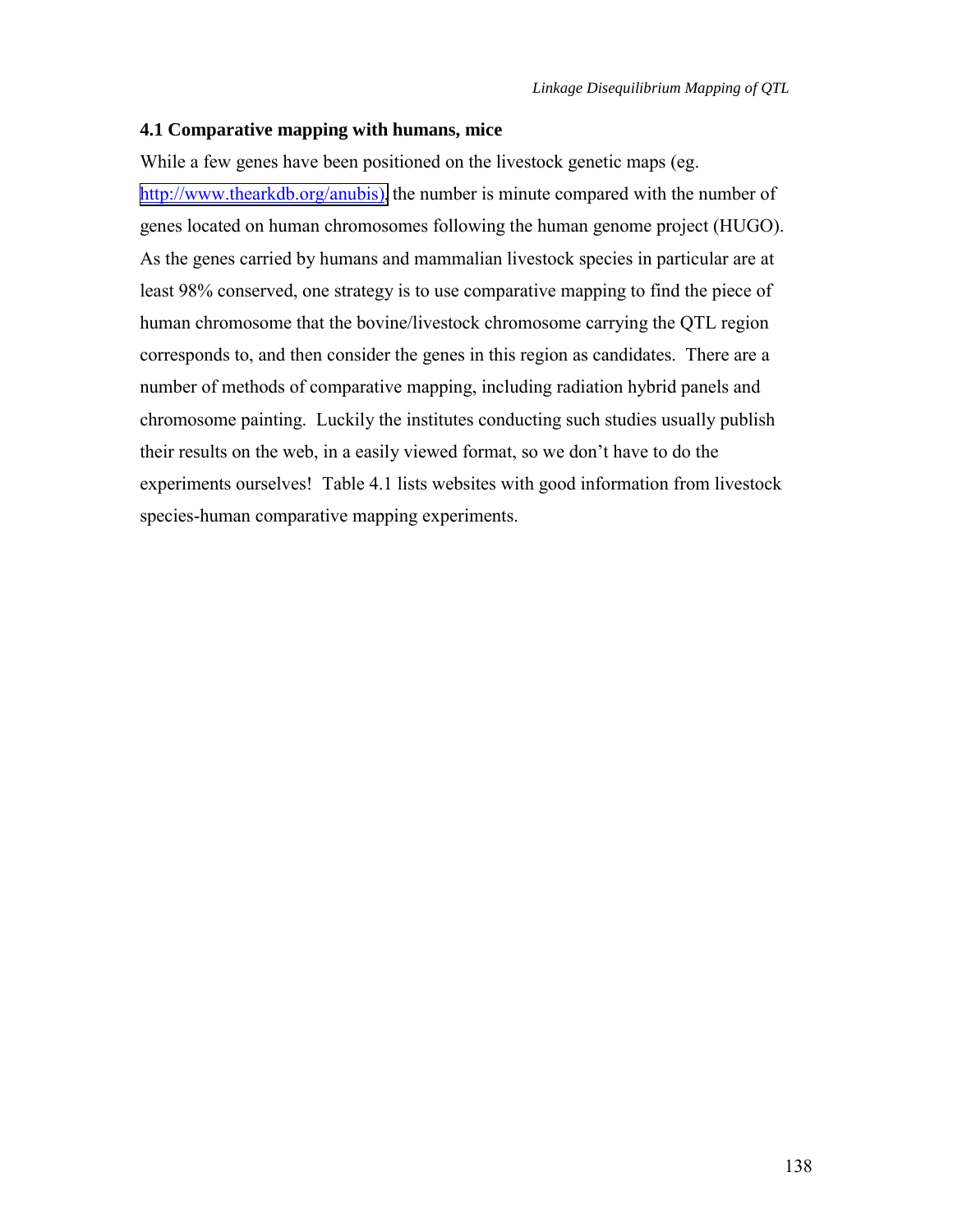| <b>Function</b>        | <b>Species</b> | Website                                                           |
|------------------------|----------------|-------------------------------------------------------------------|
| Microsatellite markers | Pigs           | http://www.genome.iastate.edu/maps/marcmap.html                   |
|                        | Cattle*        | Http://www.projects.roslin.ac.uk/cdiv/markers.html                |
|                        |                | Http://www.marc.usda.gov/genome/htmls/LinkageMap.jsp?Species=     |
|                        |                | bos&Chromosome=1                                                  |
|                        |                |                                                                   |
|                        |                | http://www.thearkdb.org/anubis                                    |
|                        | Sheep*         | http://www.thearkdb.org/anubis                                    |
|                        |                | http://www.marc.usda.gov/genome/htmls/LinkageMap.jsp?Species=     |
|                        |                | sheep&Chromosome=1                                                |
|                        | Chickens       | http://www.genome.iastate.edu/chickmap/                           |
|                        | Salmon         | http://www.thearkdb.org/anubis                                    |
|                        |                |                                                                   |
| Genes mapped to        | Pigs           | http://www.toulouse.inra.fr/lgc/pig/cyto/cyto.htm                 |
| chromosomes            |                |                                                                   |
|                        | Cattle         | http://locus.jouy.inra.fr/cgi-                                    |
|                        |                | bin/lgbc/mapping/common/npremapping_loci.operl?BASE=cattle        |
|                        | Sheep          | http://www.nal.usda.gov/ttic/tektran/data/000009/52/0000095242.ht |
|                        |                | ml                                                                |
|                        |                | http://www.nal.usda.gov/ttic/tektran/data/000011/49/0000114997.ht |
|                        |                | ml                                                                |
| Radiation hybrid       | Pigs           | http://abcenter.coafes.umn.edu/RHmaps/                            |
| maps/Comparative       |                |                                                                   |
| maps                   |                |                                                                   |
|                        | Cattle         | Http://locus.jouy.inra.fr/cgi-                                    |
|                        |                | bin/lgbc/mapping/common/Req_segment.pl?BASE=cattle                |
|                        |                | Http://bos.cvm.tamu.edu/htmls/rhbta.html                          |
|                        | Sheep          | Http://www.nal.usda.gov/ttic/tektran/data/000009/52/0000095242.ht |
|                        |                | ml                                                                |
| Human genome           | Humans/        | Http://www.ncbi.nlm.nih.gov/                                      |
| project resources and  | Mice           |                                                                   |
| mouse knockouts        |                |                                                                   |
|                        |                | http://tbase.jax.org/<br>http://www.ncbi.nlm.nih.gov/BLAST/       |
|                        |                |                                                                   |
|                        |                | Http://genome.ucsc.edu/                                           |

*Table 4.1. Genomic resources for the major livestock species.* 

\*Note that most cattle and sheep microsatellite markers will amplify in both cattle and sheep.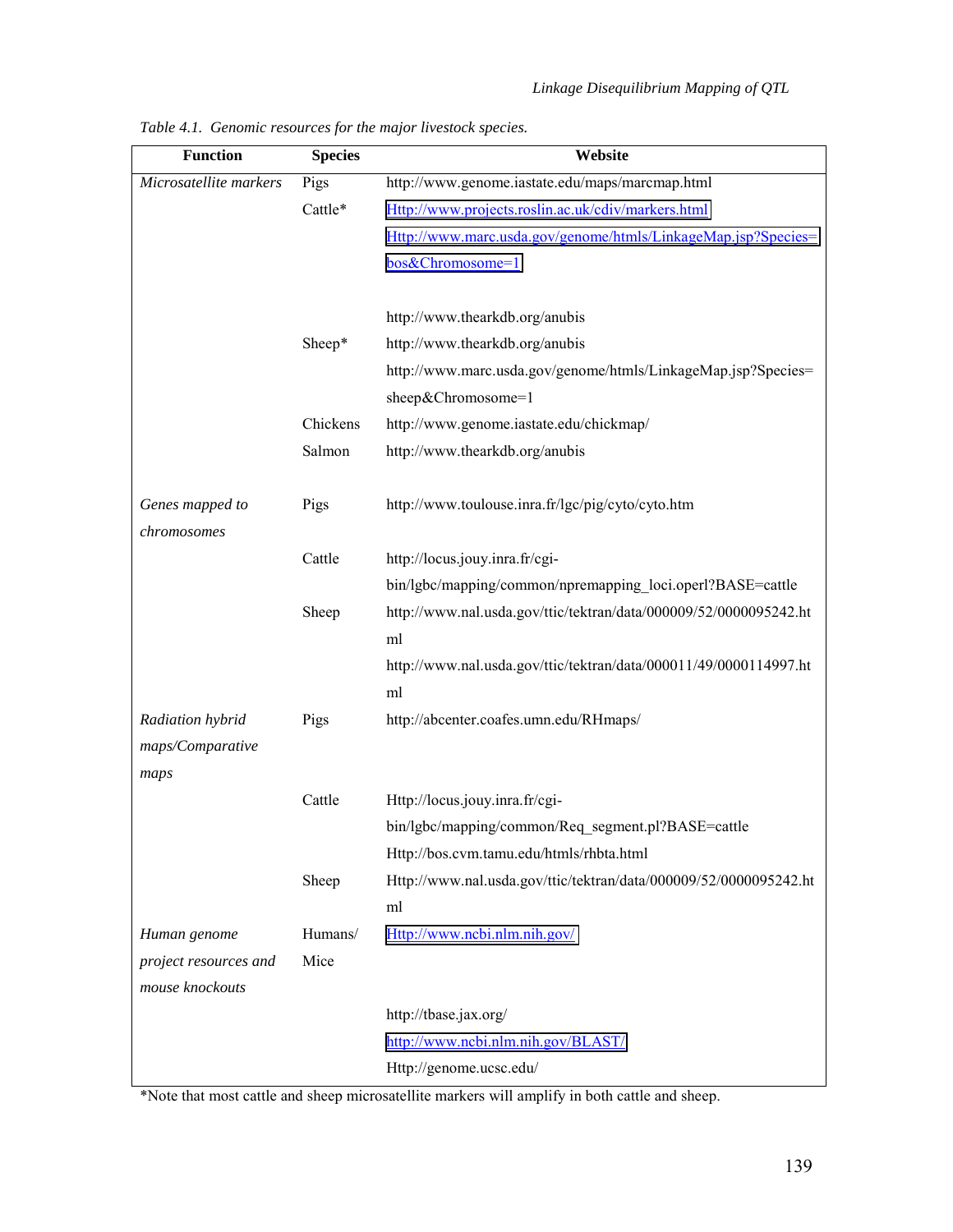#### <span id="page-23-0"></span>**4.2 Selecting candidate genes in an interval.**

Once the human chromosome segment (or segments if there is a break point) has been located, the genes in this segment or segment can be listed from human genome project databases ([http://www.ncbi.nlm.nih.gov/,](http://www.ncbi.nlm.nih.gov/) [http://genome.ucsc.edu/\)](http://genome.ucsc.edu/) (step 3 in Figure 4.1). This list is likely to be very large, and further refinement of the list of candidates will be necessary. The human genome project data bases offer facilities to search the literature for references to the genes in the list of candidates. The literature references can be screened for those containing key words, for example fat metabolism if the QTL affects fat % in milk. The list of candidates can be narrowed by only selecting those with references containing the key words.

Mouse knockout databases are also a good source of information (eg. [http://tbase.jax.org/\)](http://tbase.jax.org/). There is a mouse knockout (where the expression of the gene is silenced) for just about every interesting gene, and if profile of effects of the knockout match the pattern of your QTL effects, this gene could be an excellent candidate.

If your happy with your choice of candidate gene, the next step is to sequence (the sires heterozygous for the QTL) for the candidate gene. Any single nucleotide polymorphisms (SNP) which alter the protein produced (ie amino acid substitutions, stop codon insertions), can be then assessed as the possible causative mutation in the population. A BLAST search on the National Centre for Biotechnology Information (NCBI) website ([http://www.ncbi.nlm.nih.gov/BLAST/\)](http://www.ncbi.nlm.nih.gov/BLAST/) can be used to determine if the SNP is a functional mutation (changes the protein) or silent (does not change the protein). If the SNP can be demonstrated to be the causative mutation in multiple populations (eg. are all animals heterozygous for the QTL also heterozygous for the SNP), there is a strong case that the SNP is the causative mutation.

# *4.3 Gene discovery: The example of the Inverdale gene (Galloway et al. 2001, Proceedings AAABG)*

In July 2000, AgResearch of New Zealand accounted the discovery of the genetic mutation responsible for the effects on reproduction seen in Inverdale sheep. A single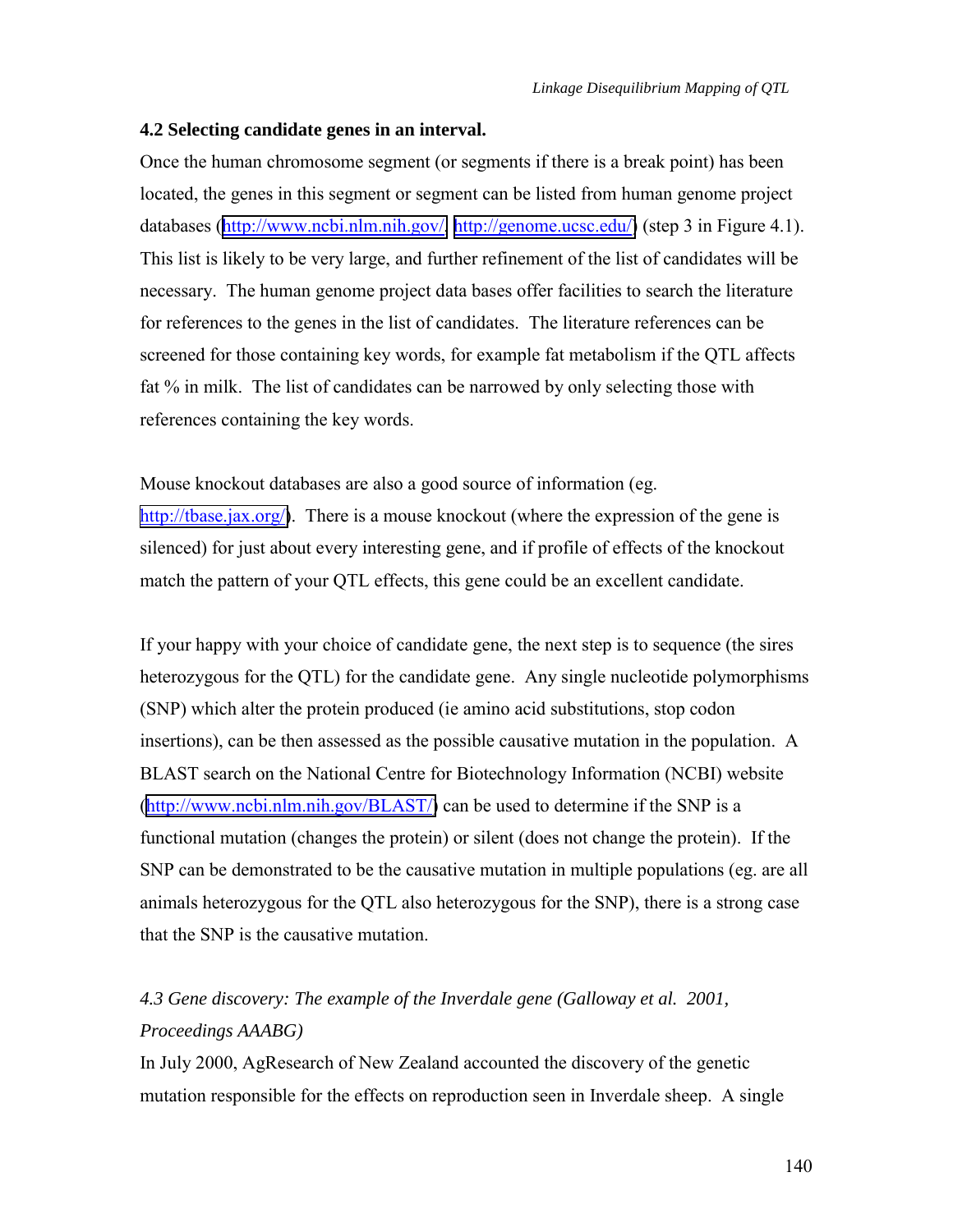copy of the gene in heterozygous ewes increases ovulation rate by about one extra egg, and litter size by about 0.6 lambs per ewe per lambing. Homozygous ewes carrying two copies of the gene have small non-functional ovaries and are infertile.

A linkage study narrowed the location of the Inverdale gene to a 10cM region on the X chromosome. At this stage several candidate genes were selected, most notably GDF9 (Growth differentiation factor 9). This gene was shown to be involved in fertility in mice, and a GDF9 knockout mouse had a similar profile of effects to the Inverdale gene in sheep.

However GDF9 was not located on the X chromosome in humans, mice or sheep (the authors mapped the gene to chromosome 5 in sheep). The authors then chose another candidate, GDF9B, with similar sequence to GDF9. GDF9B did map to the X chromosome in humans and mice. The gene was sequenced in Inverdale sheep, and a point mutation was discovered which was thought to be involved in biological activity of the protein molecule.

As the authors point out, the gene mapping studies were greatly aided by a clear and unambiguous phenotype (infertility as opposed to ovulation rate), and this is not usually the case for quantitative traits such as milk production, were the phenotype is continuos. Nevertheless, the discovery of the Inverdale gene, and particularly the discovery of the DGAT1 gene, prove that it is possible to locate the genetic mutations which cause variation in traits important for livestock production.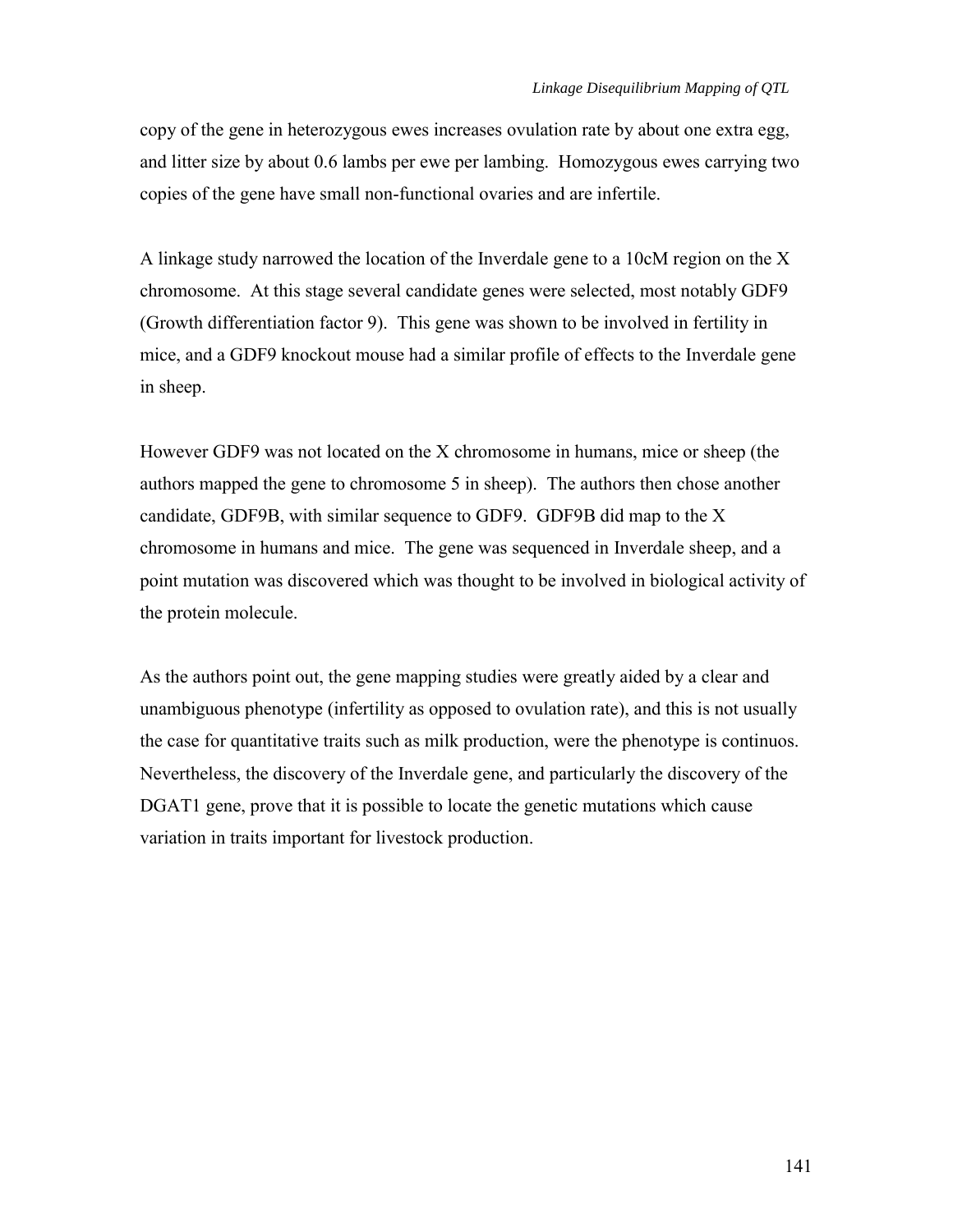# <span id="page-25-0"></span>**Acknowledgments**

The authors would like to acknowledge Prof Theo Meuwissen, Duc Lu, S Lee, Maxy Mariasegaram and Helen McPartlan for their contribution. Special thanks to the gene mapping group at Victorian Institute of Animal Science.

# **5 References**

- **Bovenhuis, H. and Meuwissen, T.** 1996. Course *Detection and Mapping of quantitative trait loci*, 16-19 April, University of New England, Armidale, NSW, Australia.
- **Churchill, G. A. and Doerge, R. W**. 1994. Empirical threshold values for quantitative trait mapping. *Genetics* **138**:963-971.
- **Darvasi, A. and Soller, M.** 1992. Selective genotyping for determination of linkage between a marker locus and a quantitative trait locus. *Theoretical and Applied Genetics* **85:** 353-359.
- **Darvasi, A. and Soller, M.** 1994. Selective DNA pooling for determination of linkage between a molecular marker and a quantitative trait locus. Genetics 138: 1365-1373.
- **Darvasi, A. and Soller, M.** 1997. A simple method to calculate resolving power and confidence interval of QTL map location. *Behavior Genetics* **27:** 125-132.
- **Dunning, A.M., Durocher, F., Healey, C.S., Teare, M.D., McBride, S.E., Carlomagno, F., Xu, C.F., Dawson, E., Rhodes, S., Ueda, S., Lai, E., Luben, R.N., Van Rensburg, E.J., Mannermaa, A., Kataja, V., Rennart, G., Dunham, I., Purvis, I., Easton, D. and Ponder, B.A.J.** 2000. The extent of linkage disequilibrium in four populations with distinct demographic histories. *American Journal of Human Genetics*  **67:** 1544-1554.
- **Farnir, F., Coppieters, W., Arranz, J.J., Berzi, P., Cambisano, N., Grisart, B., Karim, L., Marcq, F., Moreau, L., Mni, M., Nezer, C., Simon, P., Vanmanshoven, P., Wagenaar, D. and Georges, M.** 2000. Extensive genome-wide linkage disequilibrium in cattle. *Genome Research* **10:** 220-227.
- **Farnir, F., Grisart, B., Coppieters, W., Riquet, J., Berzi, P., Cambisano, N., Karim, L., Mni, M., Moisio, S., Simon, P., Wagenaar, D., Vilkki, J. and Georges, M.** 2002. Simultaneously mining of linkage and linkage disequilibrium to fine map quantitative trait loci in outbred half-sib pedigrees: Revisiting the location of a quantitative trait locus with major effect on milk production on bovine chromosome 14. *Genetics* **161:**  275-287.
- **Fernando, R. and Grossman, M.** 1989. Marker assisted selection using best linear unbiased prediction. *Genetics Selection Evolution* **21:** 467-477.
- **Galloway, S. M., McNatty, K. M., Ritvos, O. and Davis, G. H.** 2002. Inverdale: a case study in gene discovery. *Proc. Assoc. Anim. Breed. Genet.* 14:7-10.
- **George, A.W., Visscher, P.M. and Haley, C.S.** 2000. Mapping quantitative trait loci in complex pedigrees: A two-step variance component approach. *Genetics* **156:** 2081- 2092.
- **Georges, M., Nielsen, D., Mackinnon, M., Mishra, A., Okimoto, R., Pasquino, A.T., Sargent, L.S., Sorensen, A., Steele, M.R., Zhao, X., Womack, J.E. and Hoeschele,**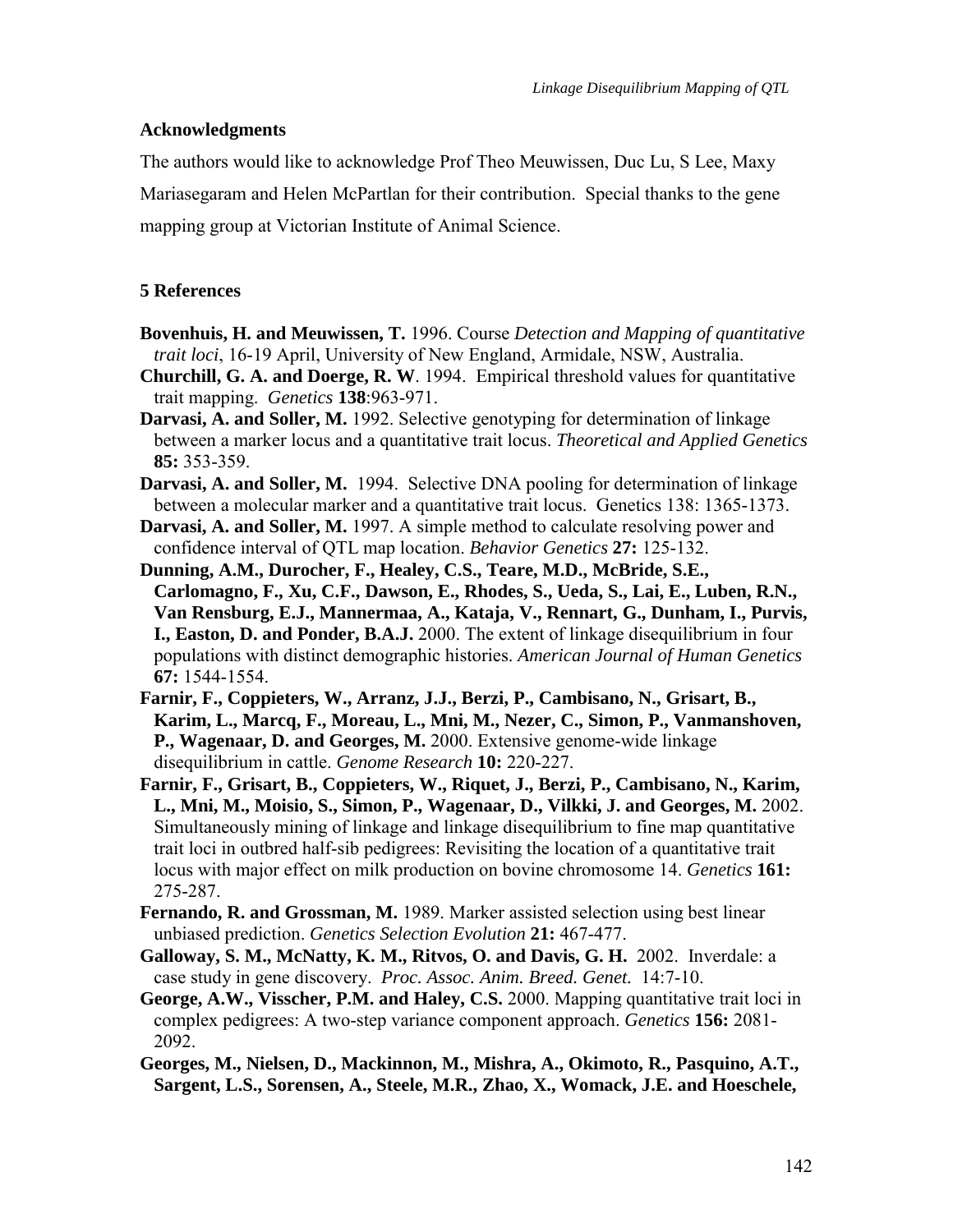**I.** 1995. Mapping quantitative trait loci controlling milk production in dairy cattle by exploiting progeny testing. *Genetics* **139:** 907-920.

- **Gilmour, A.R., Gogel, B.J., Cullis, B.R., Welham, S.J. and Thompson, R.** 2002. *ASReml user guide release 1.0*. VSN International Ltd, Hemel Hempstead, HP11ES, UK.
- **Goddard, M.E.** 1991. Mapping genes for quantitative traits using linkage disequilibrium. *Genetics Selection Evolution* **23:** 131s-134s.
- **Grisart, B., Coppieters, W., Farnir, F., Karim, L., Ford, C., Berzi, P., Cambisano, N., Mni, M., Reid, S., Simon, P., Spelman, R., Georges, M. and Snell, R.** 2001. Positional candidate cloning of a QTL in dairy cattle: Identification of a missense mutation in the bovine *DGAT1* gene with major effect on milk yield and composition. *Genome Research* **12:** 222-231.
- **Haley, C.S. and Knott, S.A.** 1992. A simple regression method for mapping quantitative trait loci in line crosses using flanking markers. *Heredity* **69:** 315-324.
- **Haley, C.S., Knott, S.A. and Elsen, J.M.** 1994. Mapping quantitative trait loci in crosses between outbred lines using least squares. *Genetics* **136:** 1195-1207.
- **Hayes, B., Bowman, P.J. and Goddard, M.E.** 2001. Optimum design of genome scans to detect quantitative trait loci in commercial pig populations. In *Proceedings of the 8th Biennial Conference of the Australasian Pig Science Association* (ed. Cranwell, P.D.), p. 143. Australasian Pig Science Association, Victoria, Australia.
- **Hayes, B. J. and Goddard, M.E.** 2001. The distribution of the effects of genes affecting quantitative traits in livestock. *Genetics Selection Evolution* **33:** 209-229.
- *Hayes, B. J. Visscher, P. E., McPartlan, H. and Goddard, M. E. 2002. A novel multi-locus measure of linkage disequilibrium and it use to estimate past effective population size.* Genome Research *In press.*
- *Heath, S. 1997. Markov chain Monte Carlo segregation and linkage analysis for oligogenic models.* Am. J. Hum. Genet*. 61:748-760.*
- **Hill, W. G.** 1981. Estimation of effective population size from data on linkage disequilibrium. *Genetical Research* **38:** 209--216.
- **Hill, W. G. and Robertson, A**. 1968. Linkage disequilibrium in finite populations. *Theor. Appl. Genet.* 38:226-231.
- **Ihara, N., Takasuga, A., Mizoshita K**. et al. 2002. Mapping of over 1100 bovine polymorphic micro-satellite markers to the USDA-MARC cattle linkage map. *Proc. Int. Soc. Animal Genet*, D-160.
- **Kinghorn, B. P. Kennedy, B. W. and Smith C.** 1993. A Method of Screening for Genes of Major Effect. *Genetics* **134**: 351-360
- **Kruglyak, L.** 1999. Prospects for whole-genome linkage disequilibrium mapping of common disease genes. *Nature Genetics* **22:** 139-144.
- **Lander, E.S. and Botstein, D.** 1989. Mapping Mendelian factors underlying quantitative traits using RFLP linkage maps. *Genetics* **121:** 185-199.
- **Lander, E.S. and Schork, N.J.** 1994. Genetic dissection of complex traits. *Science* **265:**  2037-2048.
- **Lipkin, E., Mosig, M. O., Darvasi, A., Ezra, E., Shalom, A., Friedman, A. and Soller, M.** 1998. Quantitative trait locus mapping in dairy cattle by means of selective milk DNA pooling using dinucleotide microsatellite markers: analysis of milk protein percentage. *Genetics* 149:1557-1567.
- **Mangin, B., Goffinet, B. and Rebai, A.** 1994. Constructing confidence intervals for QTL location. *Genetics* **138:** 1301-1308.